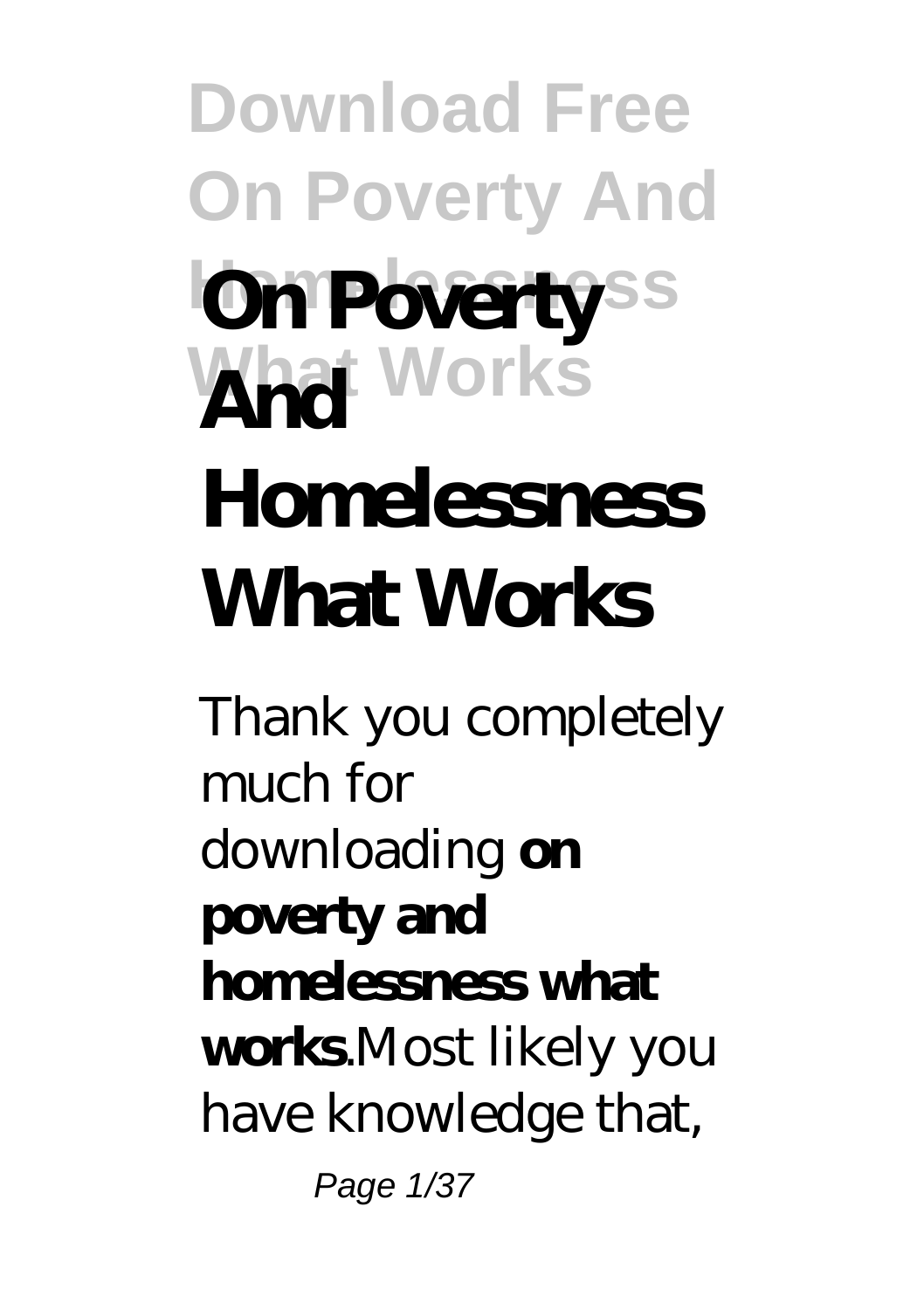**Download Free On Poverty And** people have lookss numerous period for their favorite books afterward this on poverty and homelessness what works, but end stirring in harmful downloads.

Rather than enjoying a fine book in the manner of a mug of coffee in the Page 2/37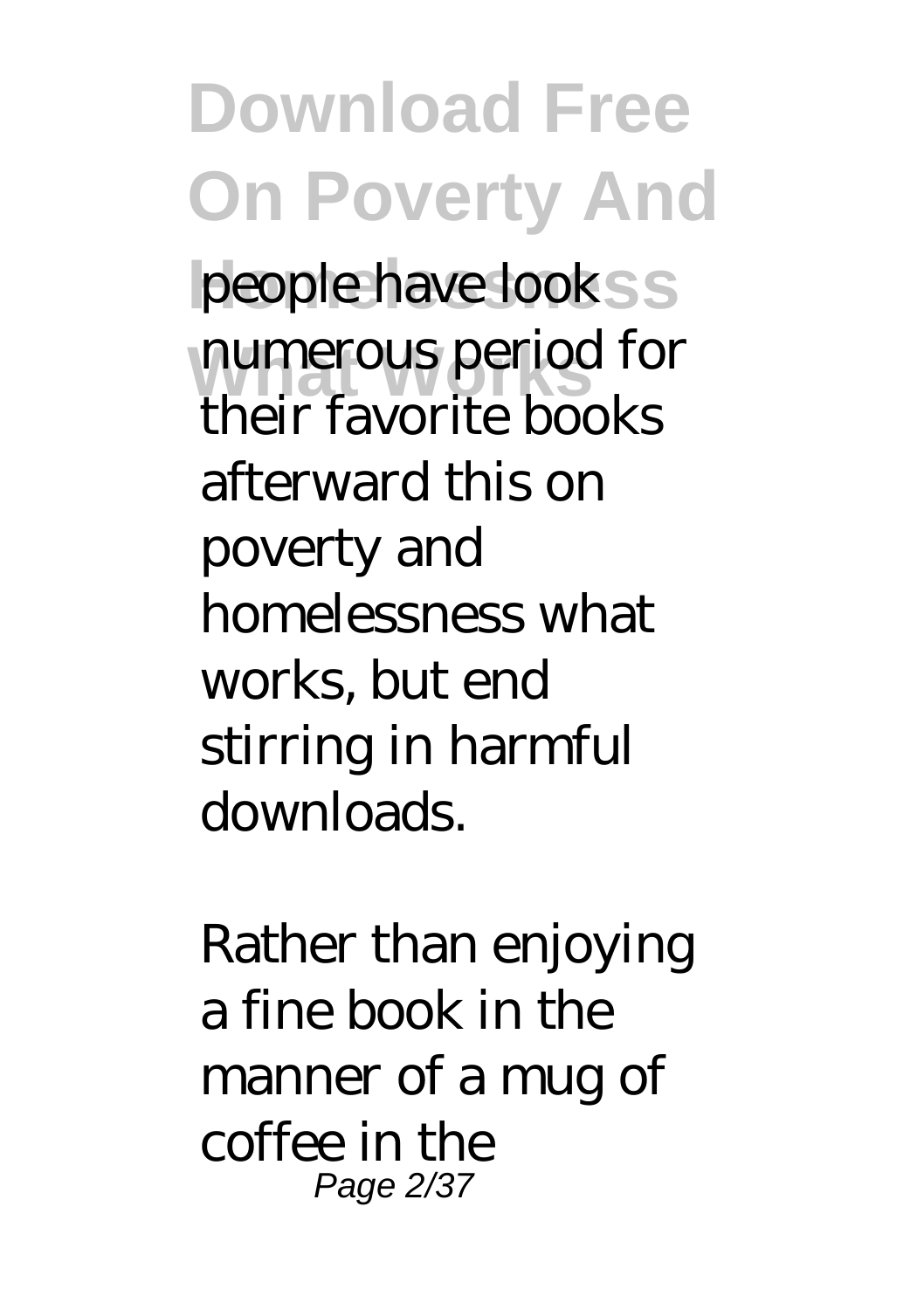**Download Free On Poverty And** afternoon, otherwise they juggled once some harmful virus inside their computer. **on poverty and homelessness what works** is friendly in our digital library an online entrance to it is set as public correspondingly you can download it instantly. Our digital library saves in Page 3/37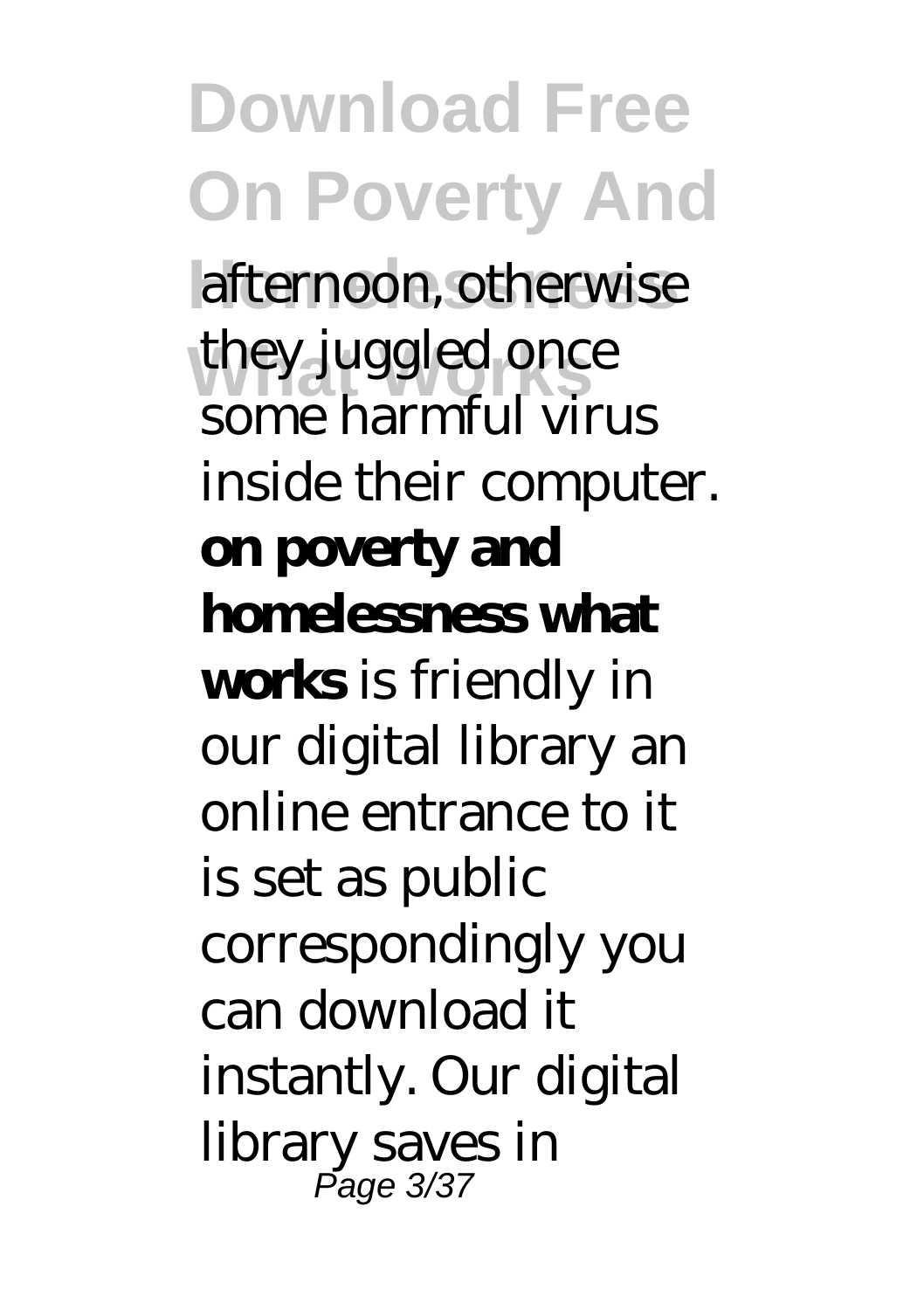**Download Free On Poverty And** combined countries, allowing you to acquire the most less latency era to download any of our books once this one. Merely said, the on poverty and homelessness what works is universally compatible behind any devices to read.

Webinar Serving Page 4/37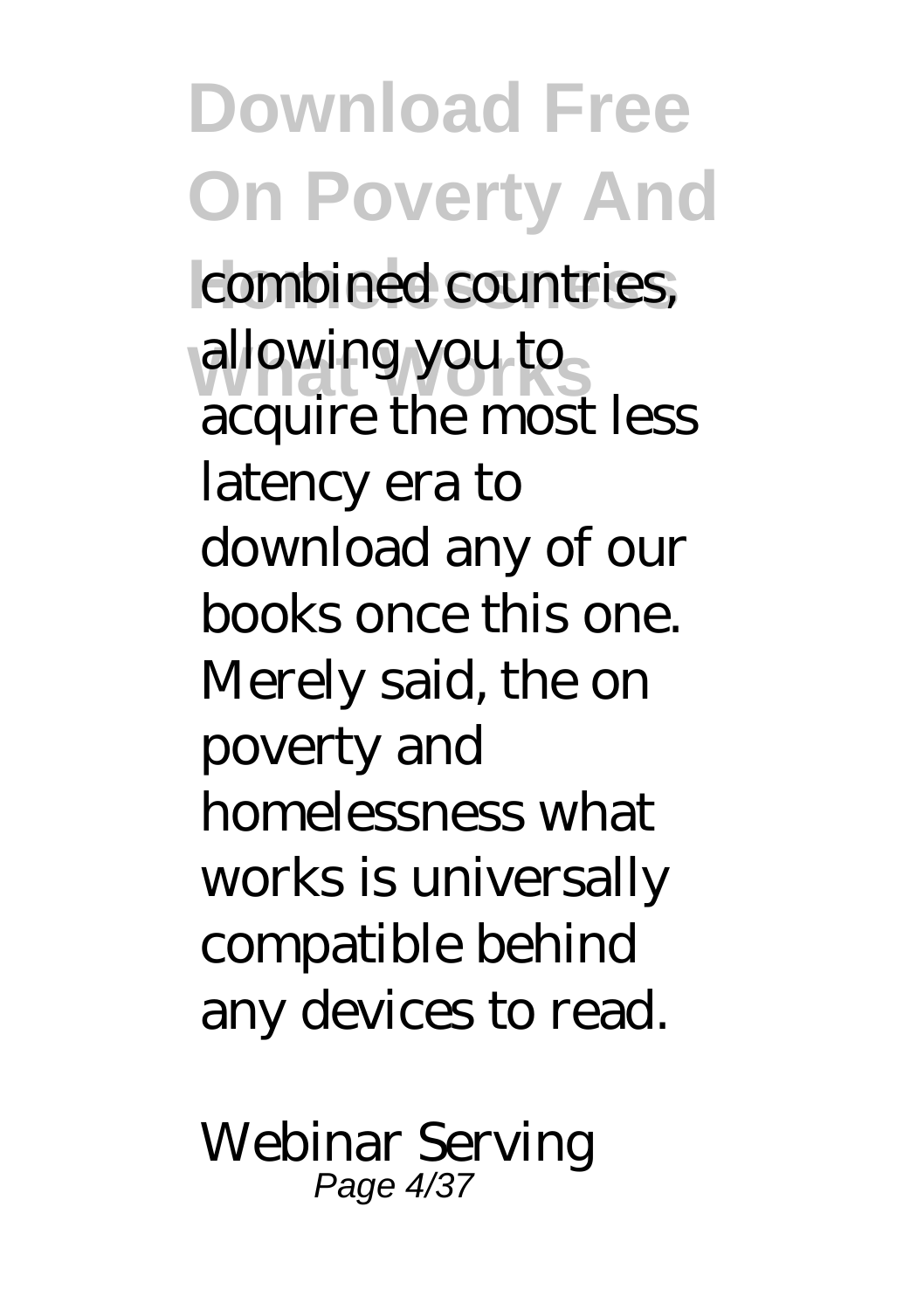**Download Free On Poverty And Homeless Youth and Families** *The*<br>*Homestrately G*<sup>T</sup> *Homestretch (FULL MOVIE) Growing Up Poor In America (full film) | FRONTLINE The Families Forced Into Homelessness: No Place To Call Home (Poverty Documentary) | Real Stories* **Why Japan's Homeless are Different from North** Page 5/37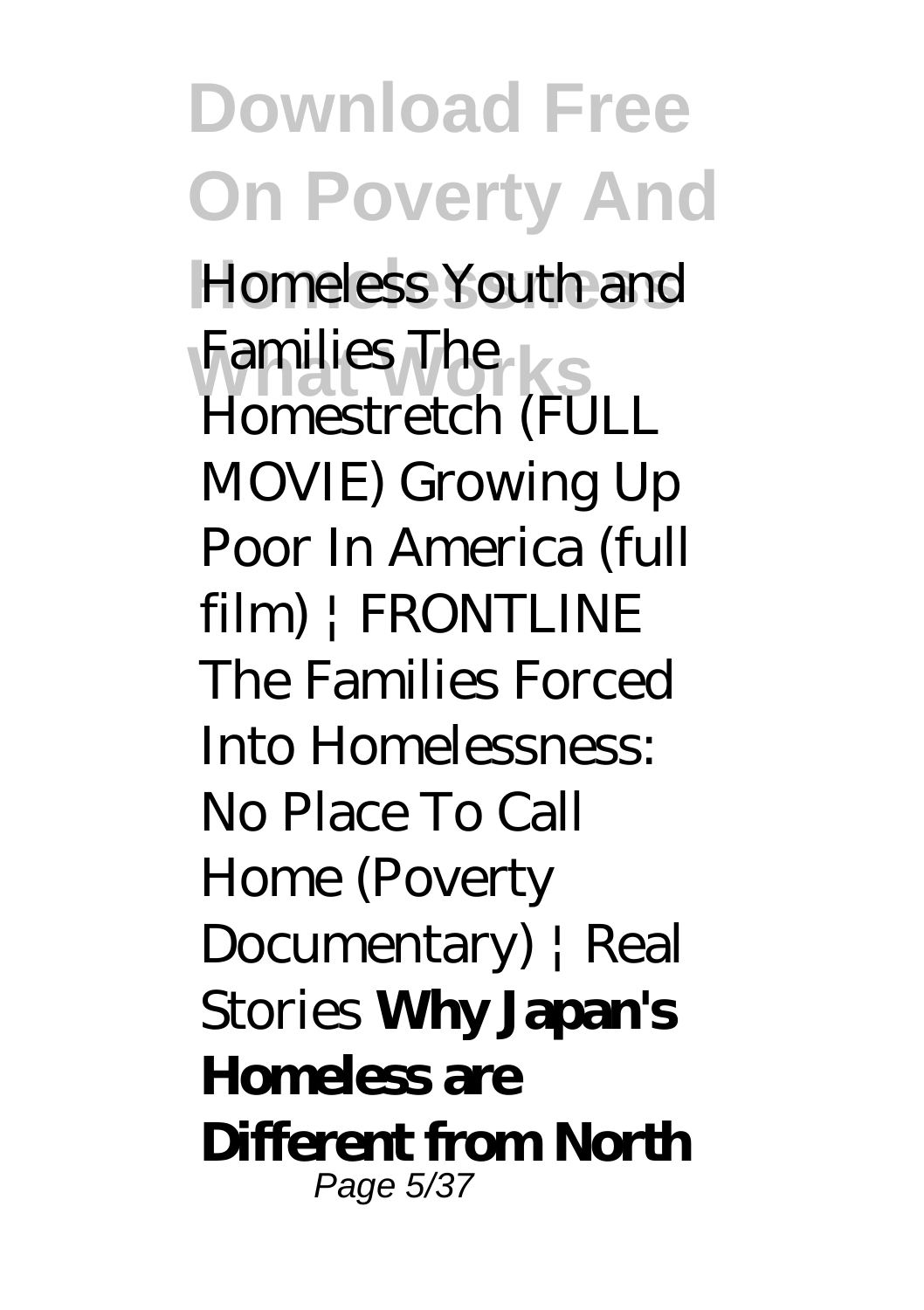**Download Free On Poverty And America's (Part 1)** s Teens Harass And Humiliate the Homeless | What Would You Do? | WWYD *How poor people survive in the USA | DW Documentary* The **Homestretch** Billionaires and homelessness - the reality of San Francisco *@Home* Page 6/37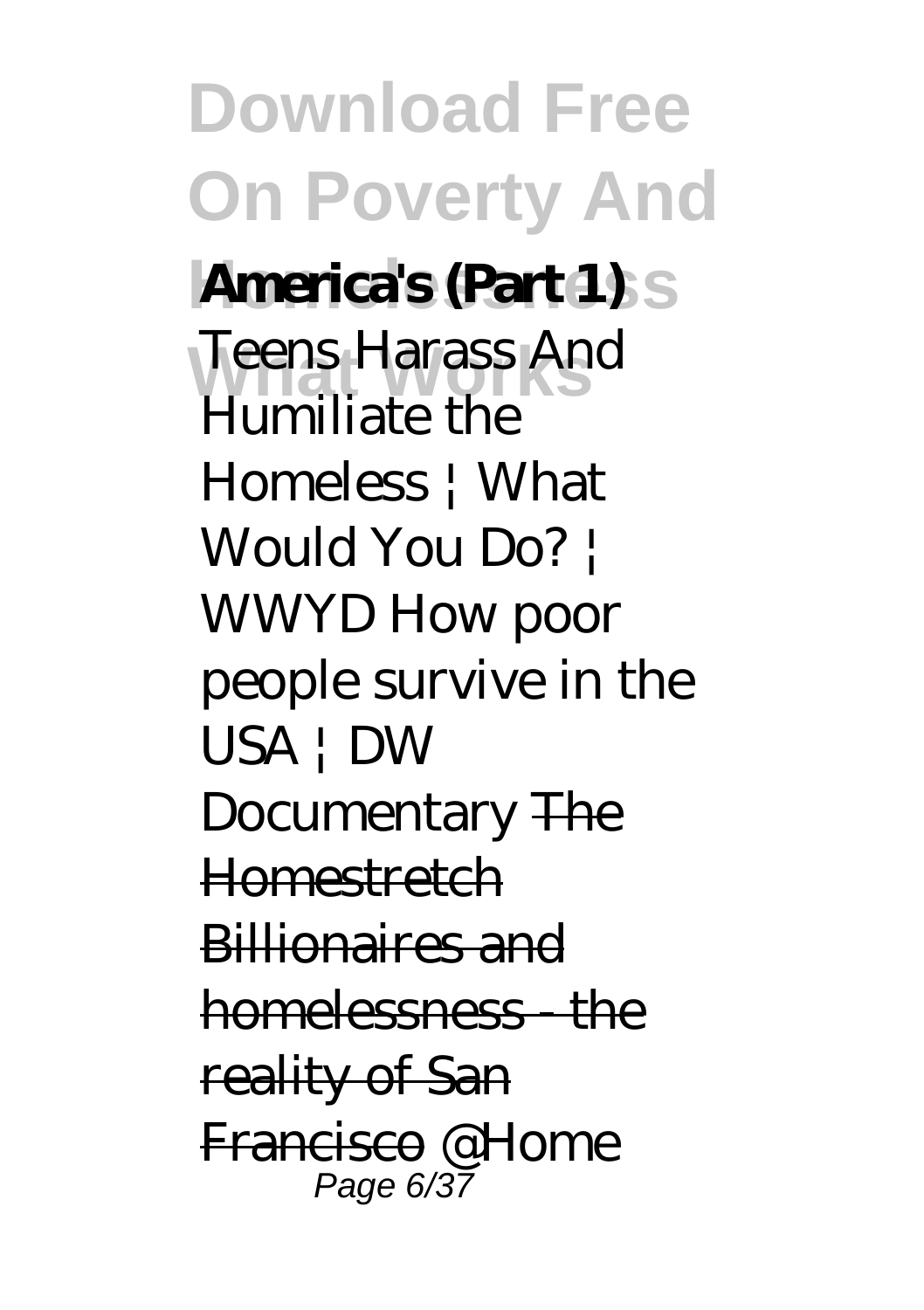**Download Free On Poverty And Homelessness** *(Homelessness* **What Works** *Documentary) | Real Stories The Role of Entrepreneurship in Ending Poverty and Homelessness Thomas Sowell is Back Again to Discuss His Book Wealth, Poverty, and Politics The Working Poor and Homeless in the USA* National Law Center on Page 7/37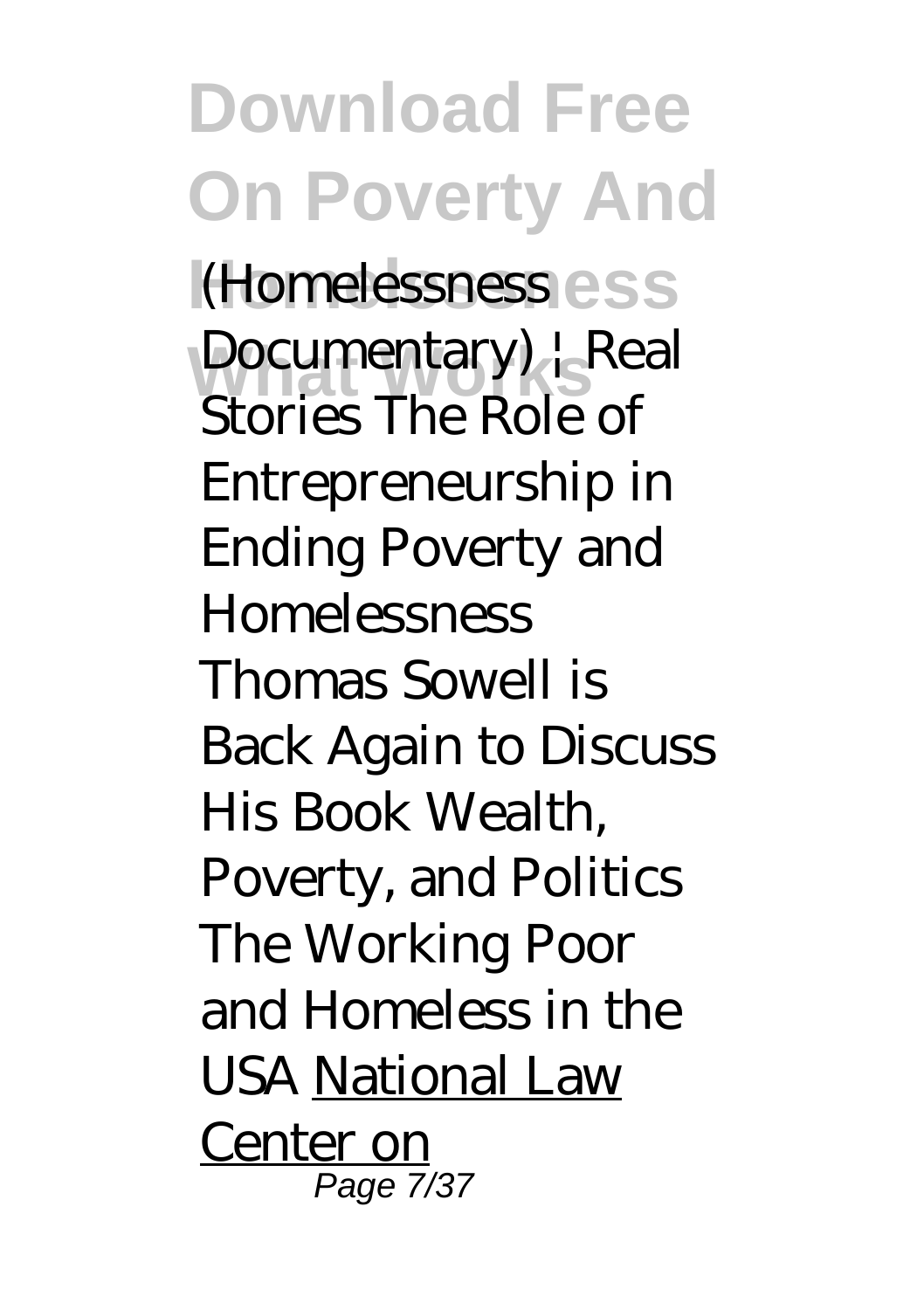**Download Free On Poverty And Homelessness** Homelessness **WOO26 Poverty** Overview Be Careful of The Homeless Extreme poverty in Hong Kong: homeless life on a footbridge *In LA, poverty on Skid Row defies US' humane reputation* Rich Man Kicks Out Poor Man, Instantly Regrets His Decision | Dhar Mann Page 8/37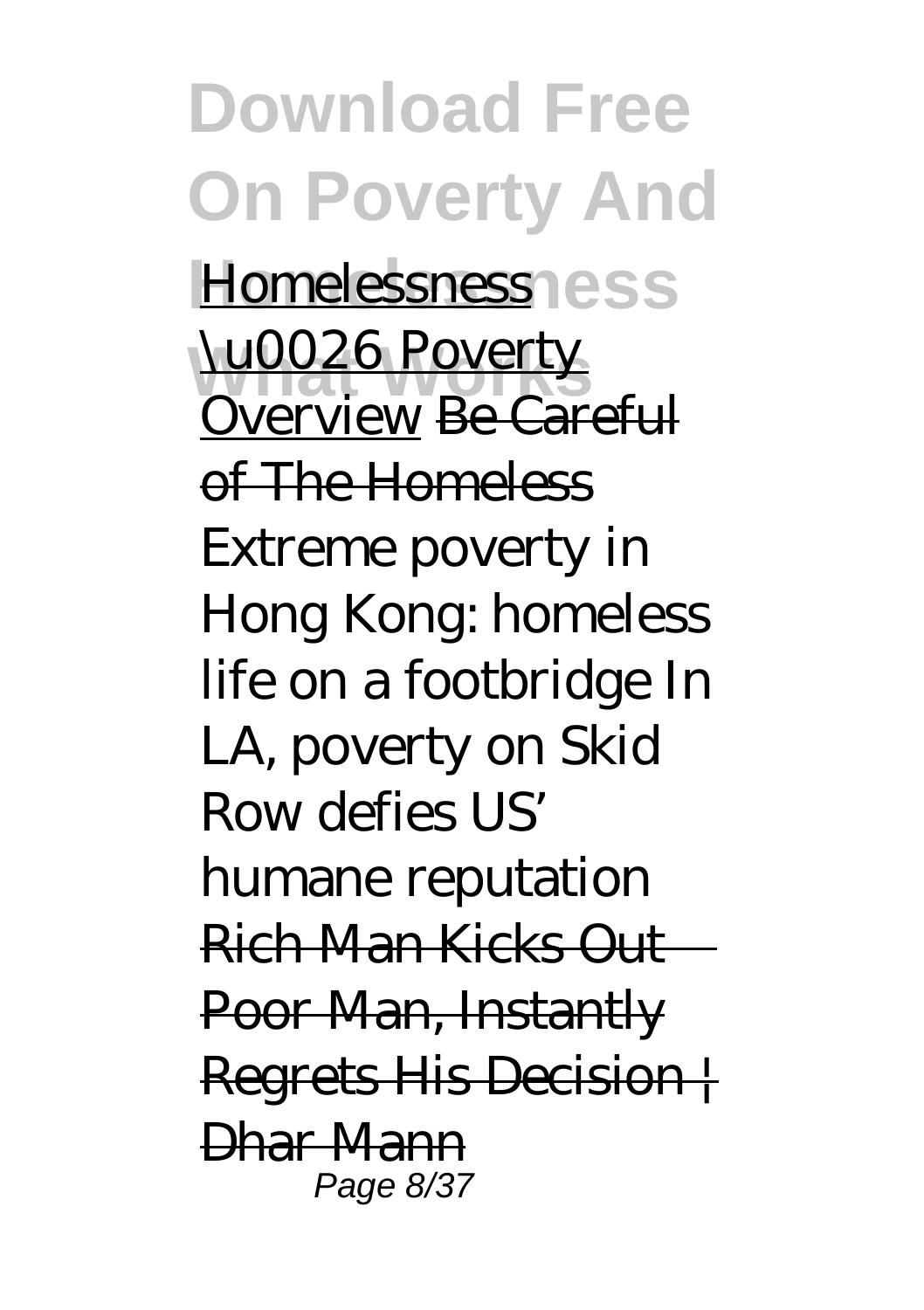**Download Free On Poverty And Homelessness** *HOMELESSNESS AND* **POVERTY IN** *AUSTRALIA - A DIGITAL STORY* Employed but homeless in the US: The 'working poor' who can't afford to rent*On Poverty And Homelessness What* Homelessness both causes and is caused by many other aspects of poverty Page 9/37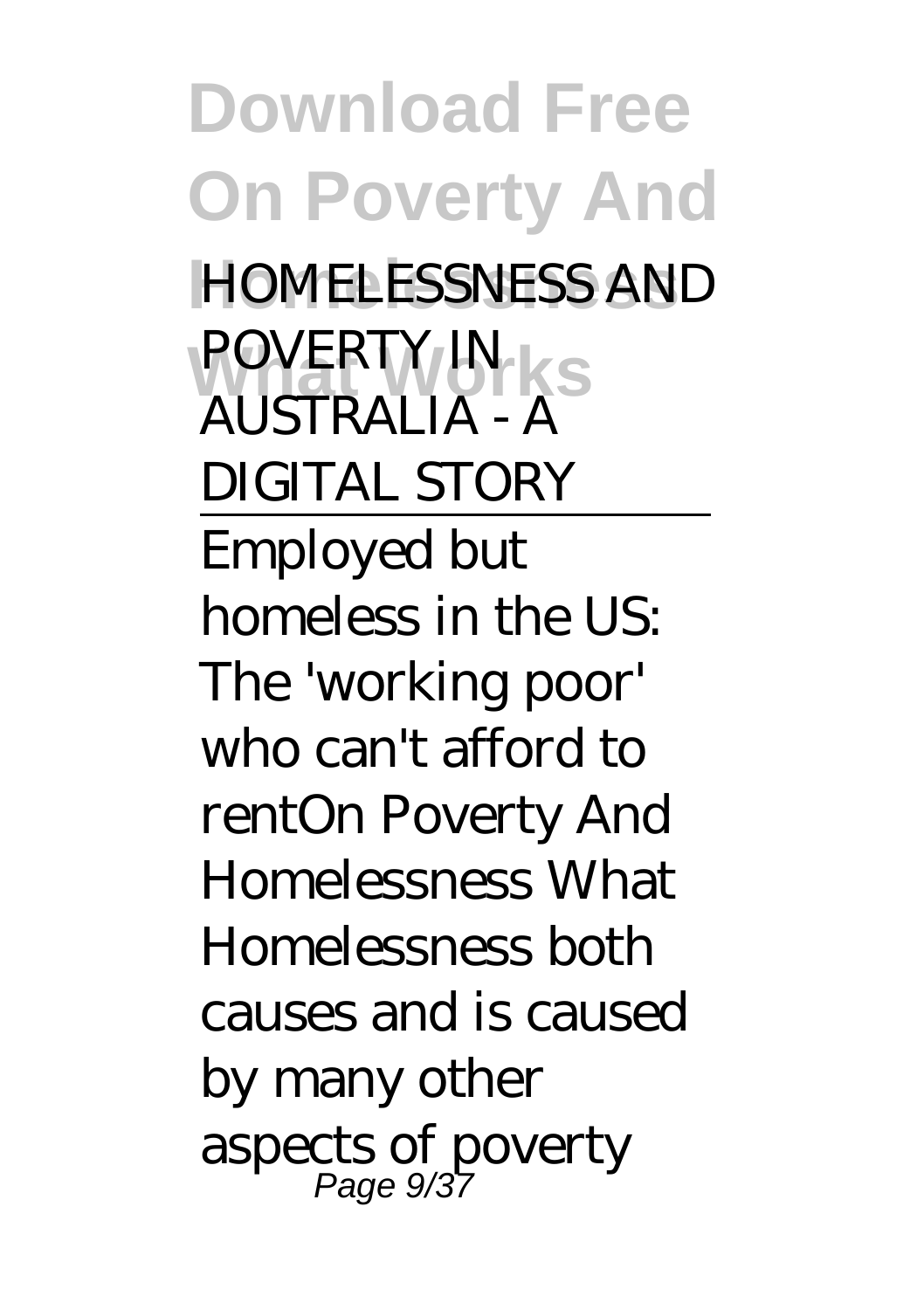**Download Free On Poverty And** and social exclusion, including financial problems, lack of work and deterioration in mental and physical health. Local authorities have a responsibility to provide accommodation for many (but not all) of those accepted as homeless, who are Page 10/37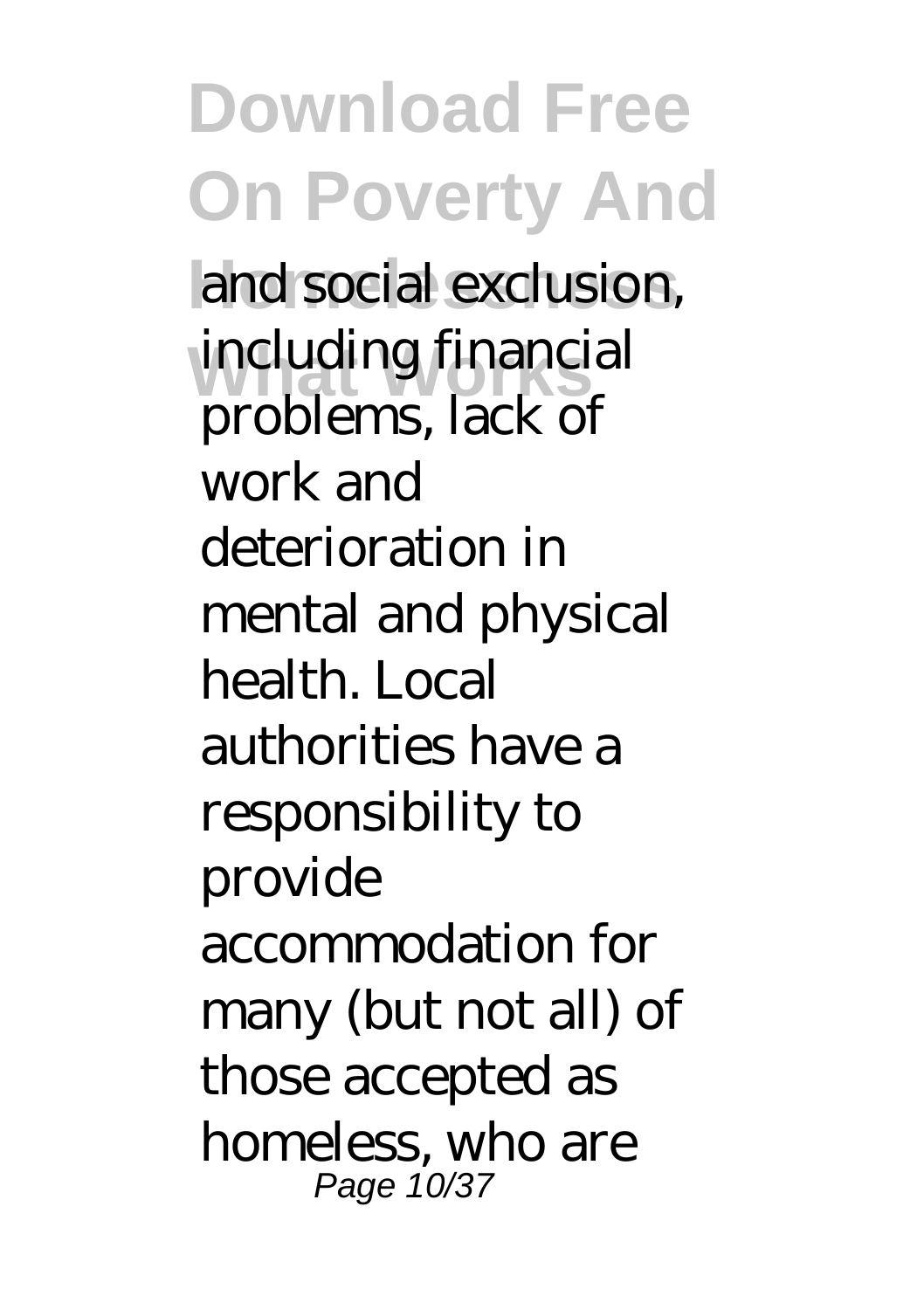**Download Free On Poverty And** given at least somes form of temporary accommodation.

*Homelessness poverty* Homelessness is increasing yet they tell us otherwise. Inequalities are widening yet they argue otherwise. Unnatural death rates are increasing yet Page 11/37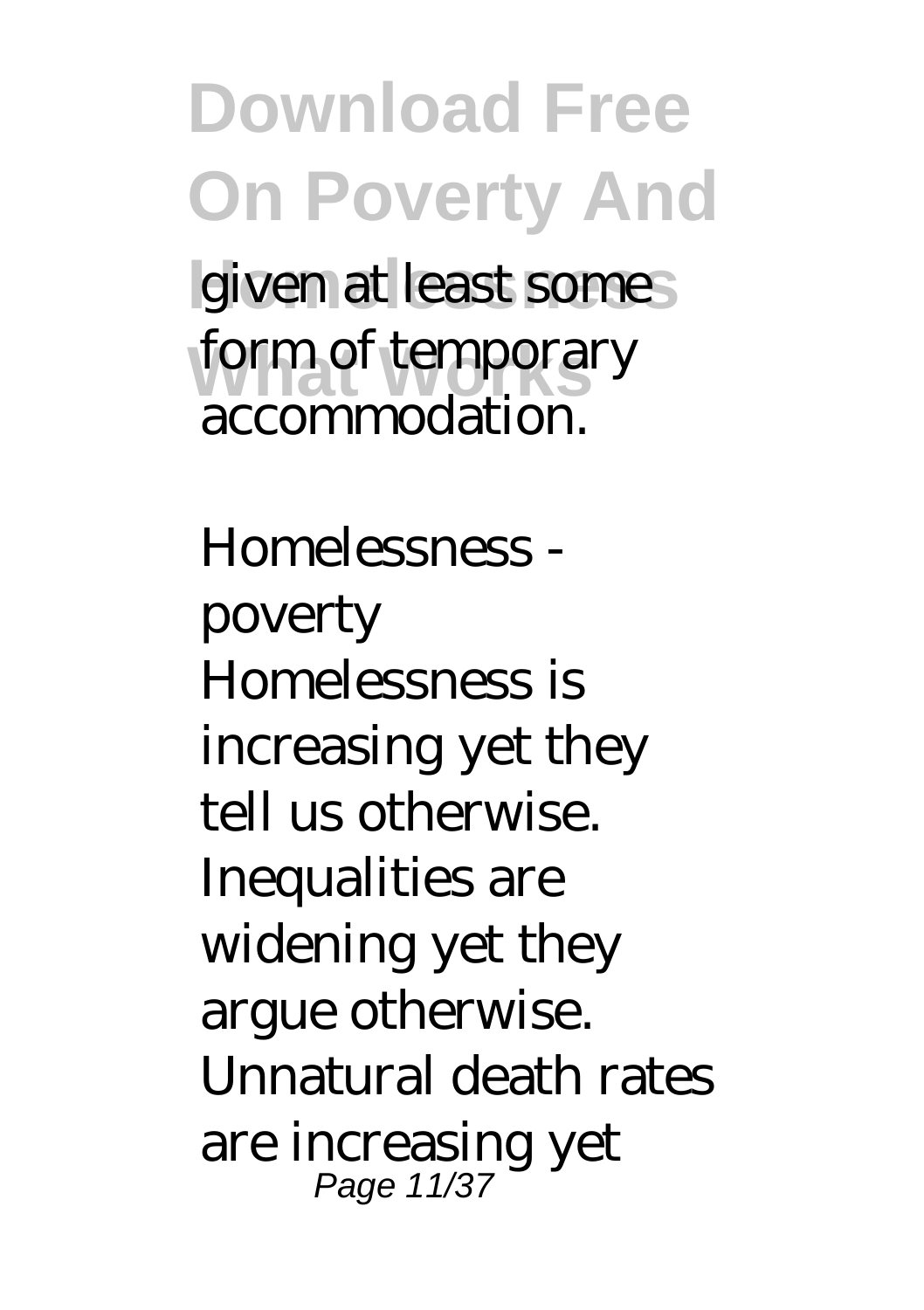**Download Free On Poverty And** they tell us otherwise. In the 12th biggest economy - Australia there are people living extreme poverty, many in third-world-akin conditions but they hide this.

*Poverty and Homelessness* But one cause is far more significant than Page 12/37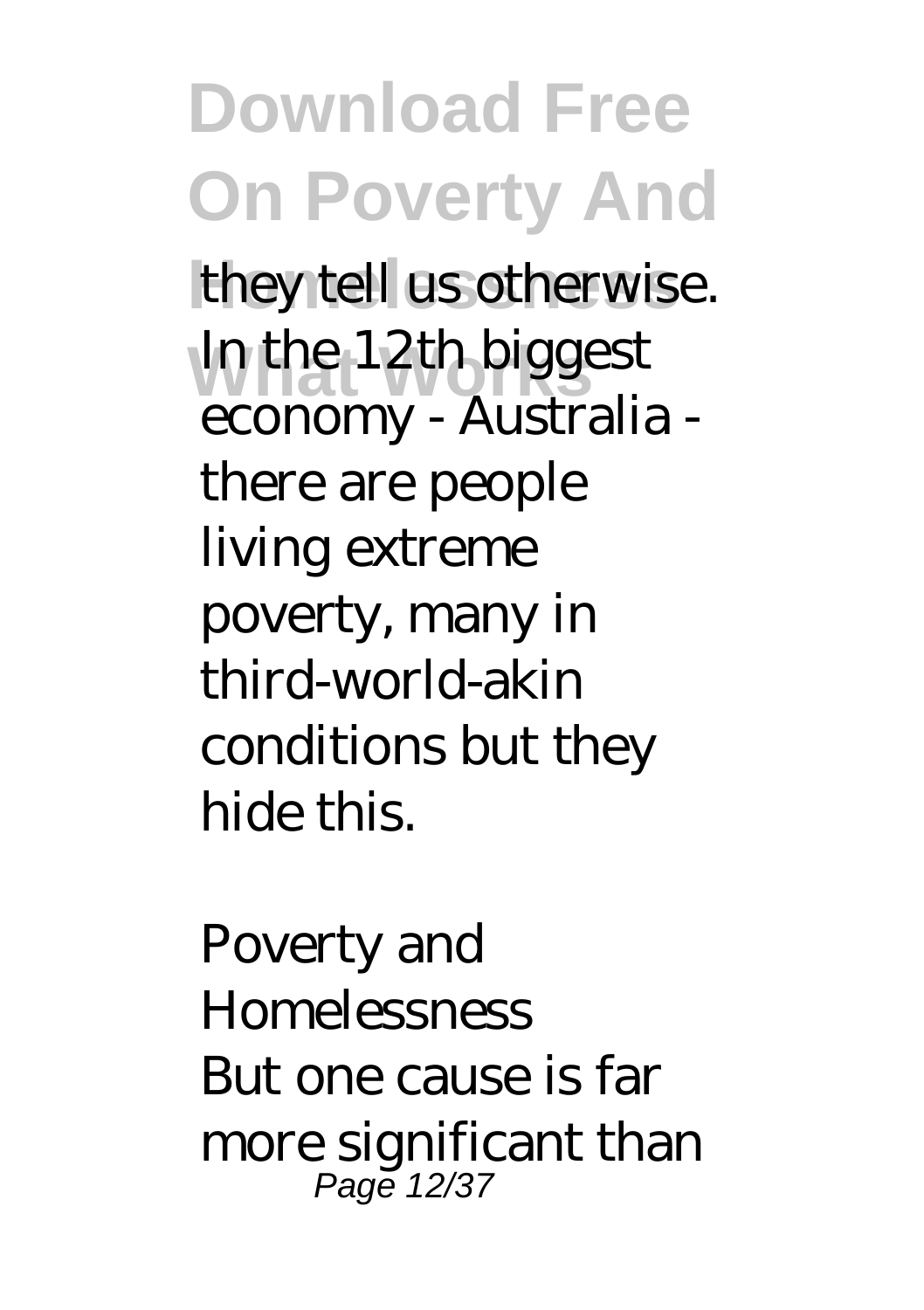**Download Free On Poverty And** individuals'sness problems – poverty. A detailed analysis by Suzanne Fitzpatrick and Glen Bramley finds overwhelming evidence that poverty is central to the generation of homelessness. In particular, they find that the experience of poverty in childhood is a powerful Page 13/37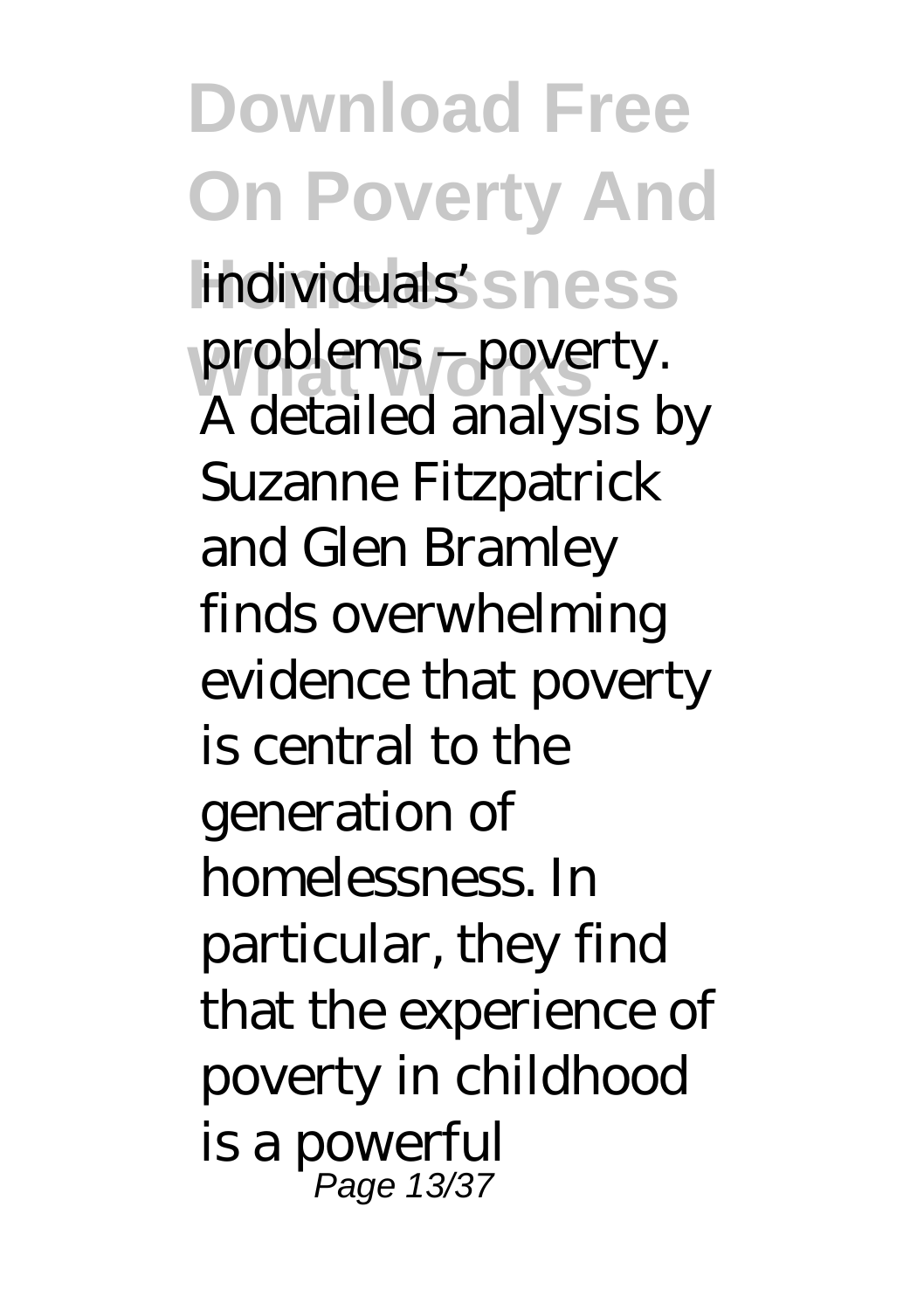**Download Free On Poverty And** predictor of sness **homelessness as an** adult.

*Poverty causes homelessness | Bevan Foundation* In a nationwide trend documented by the National Law Center on Homelessness and Poverty, a growing number of states and cities have laws on Page 14/37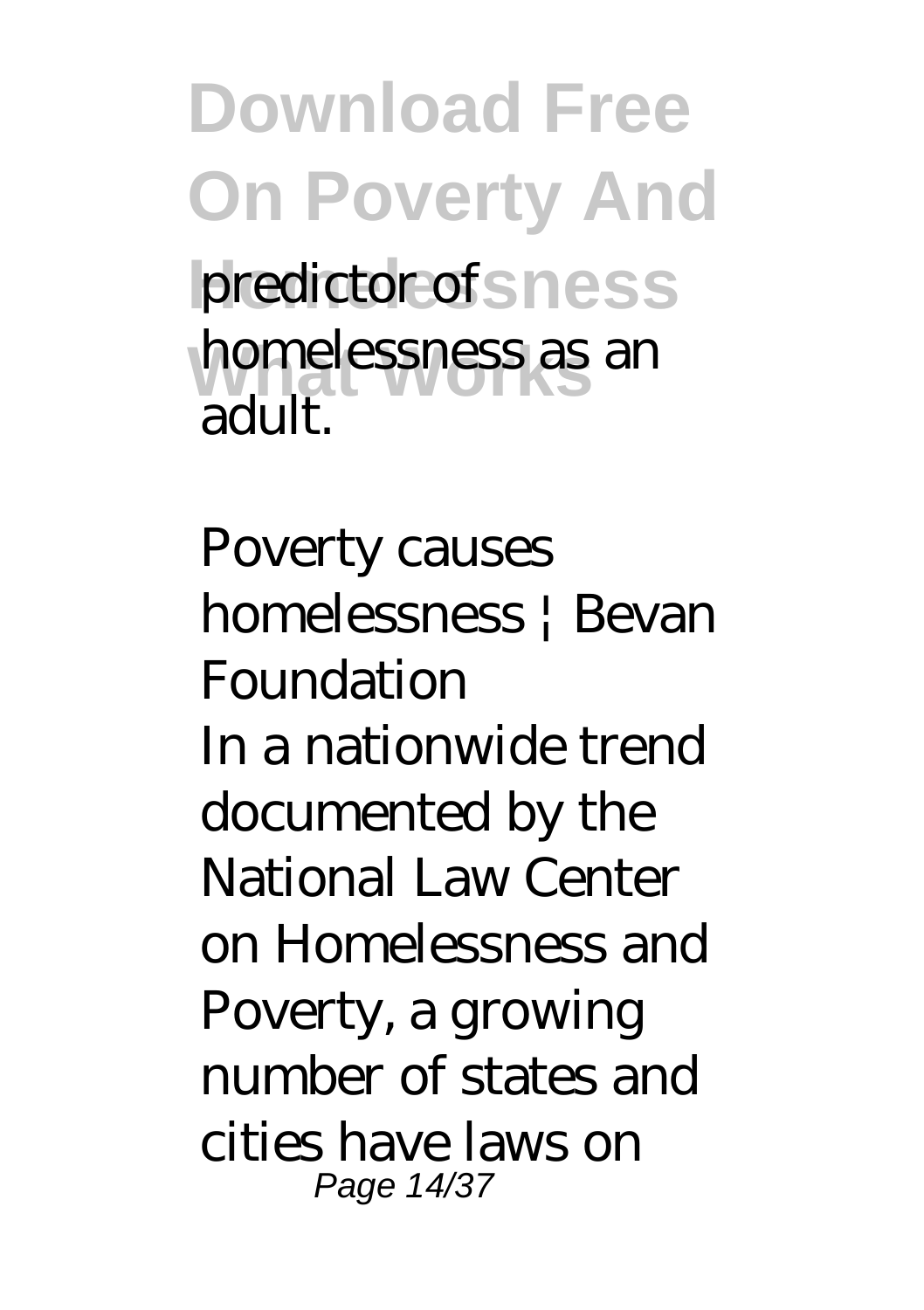**Download Free On Poverty And** the books that mays seem<sub>t</sub> Works neutral—prohibiting activities such as sidewalk-sitting, public urination, and aggressive panhandling"—but

which really target the homeless. (The classic Anatole France quote comes to mind: The law in its majestic equality Page 15/37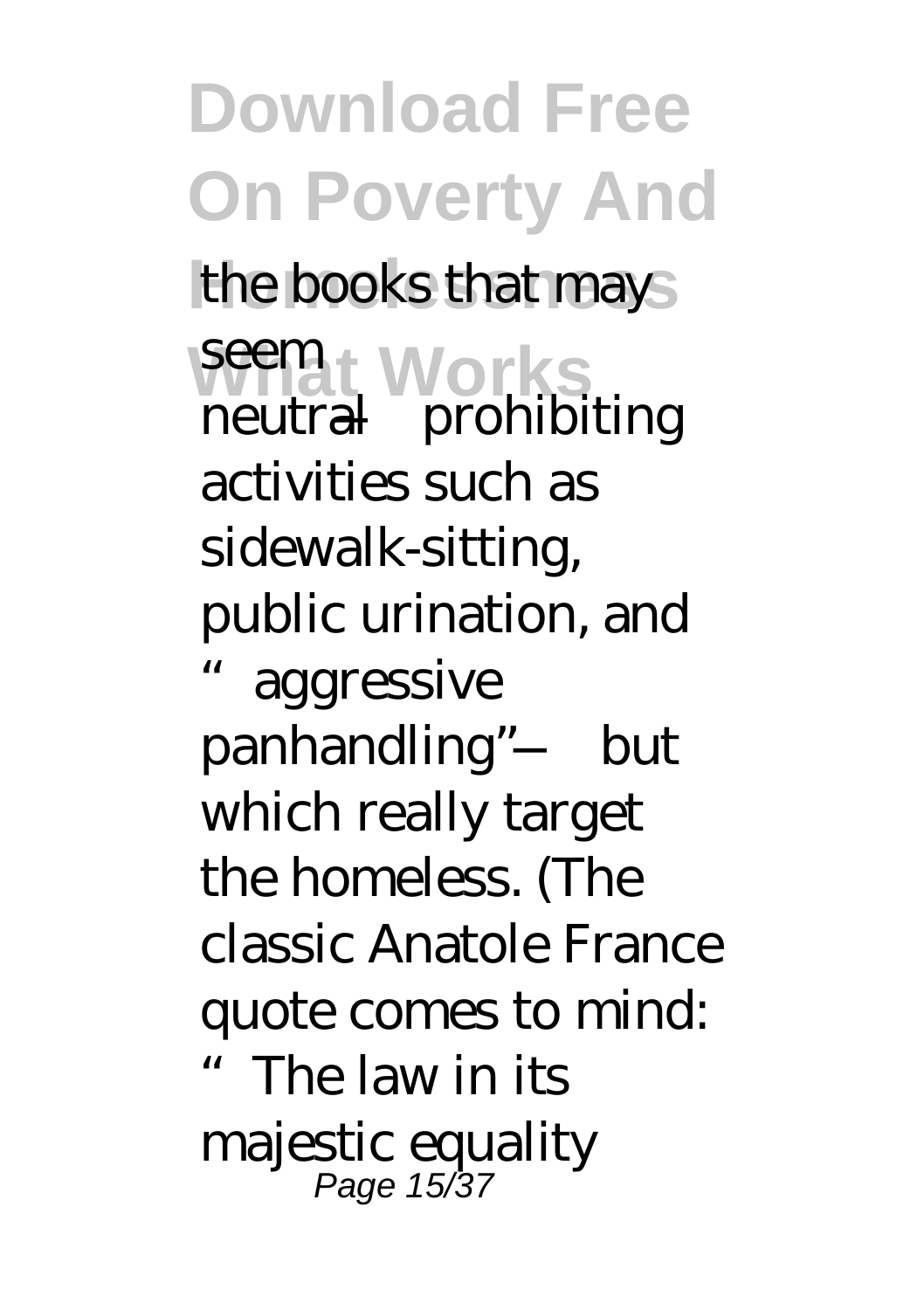**Download Free On Poverty And** forbids the rich as s well as the poor to sleep under bridges, to beg in the streets, and to steal ...

*Poverty and Homelessness* Poverty and Homelessness Usually when a person thinks of the poor and the homeless, they think about those that are Page 16/37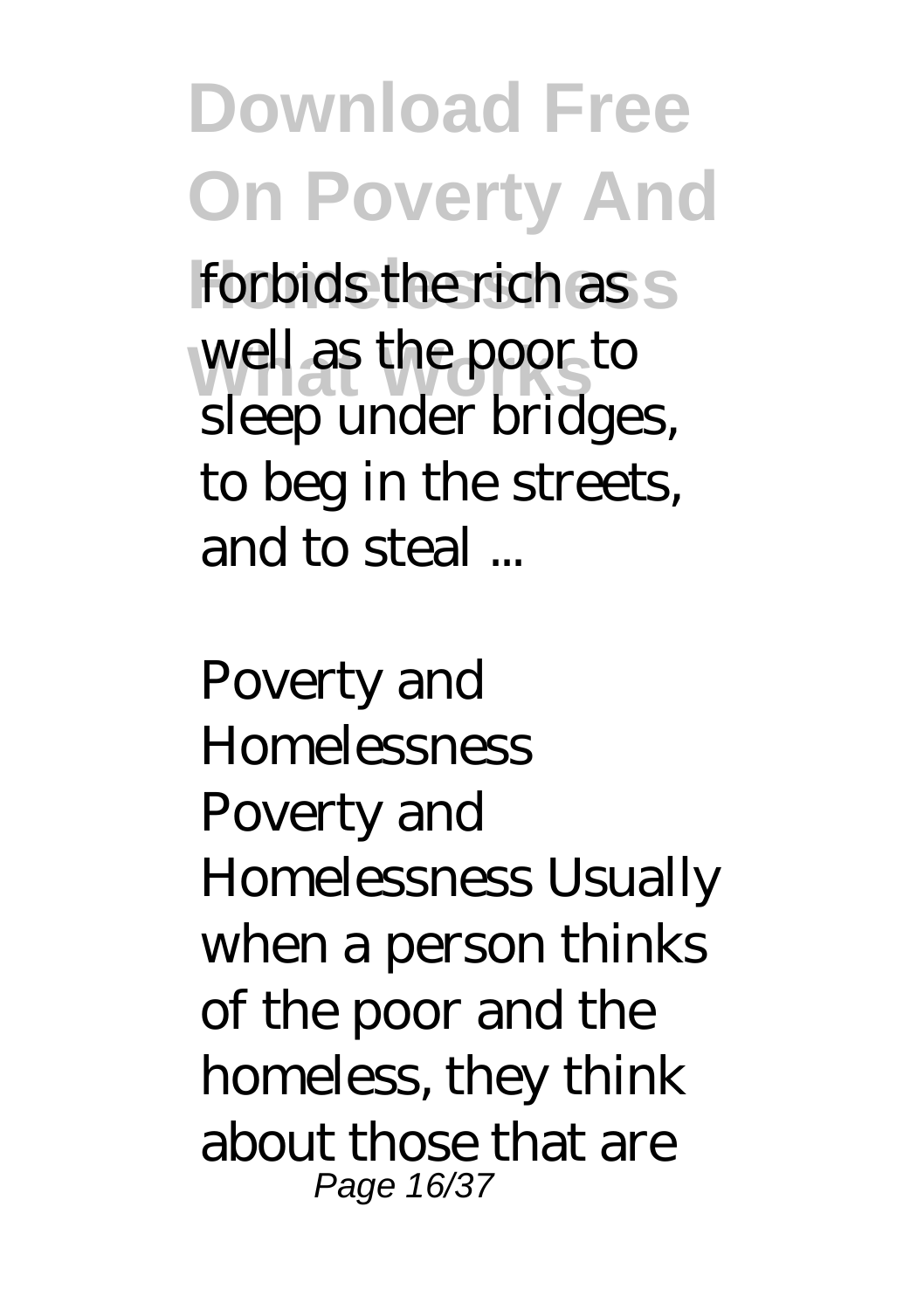**Download Free On Poverty And** living and sleeping on park benches or under bridges. They think of those who are dirty, with ragged clothing, worn out shoes, and those begging or panhandling for food. The truth of the matter is that poverty and homelessness can affect people of any age, race or gender. Page 17/37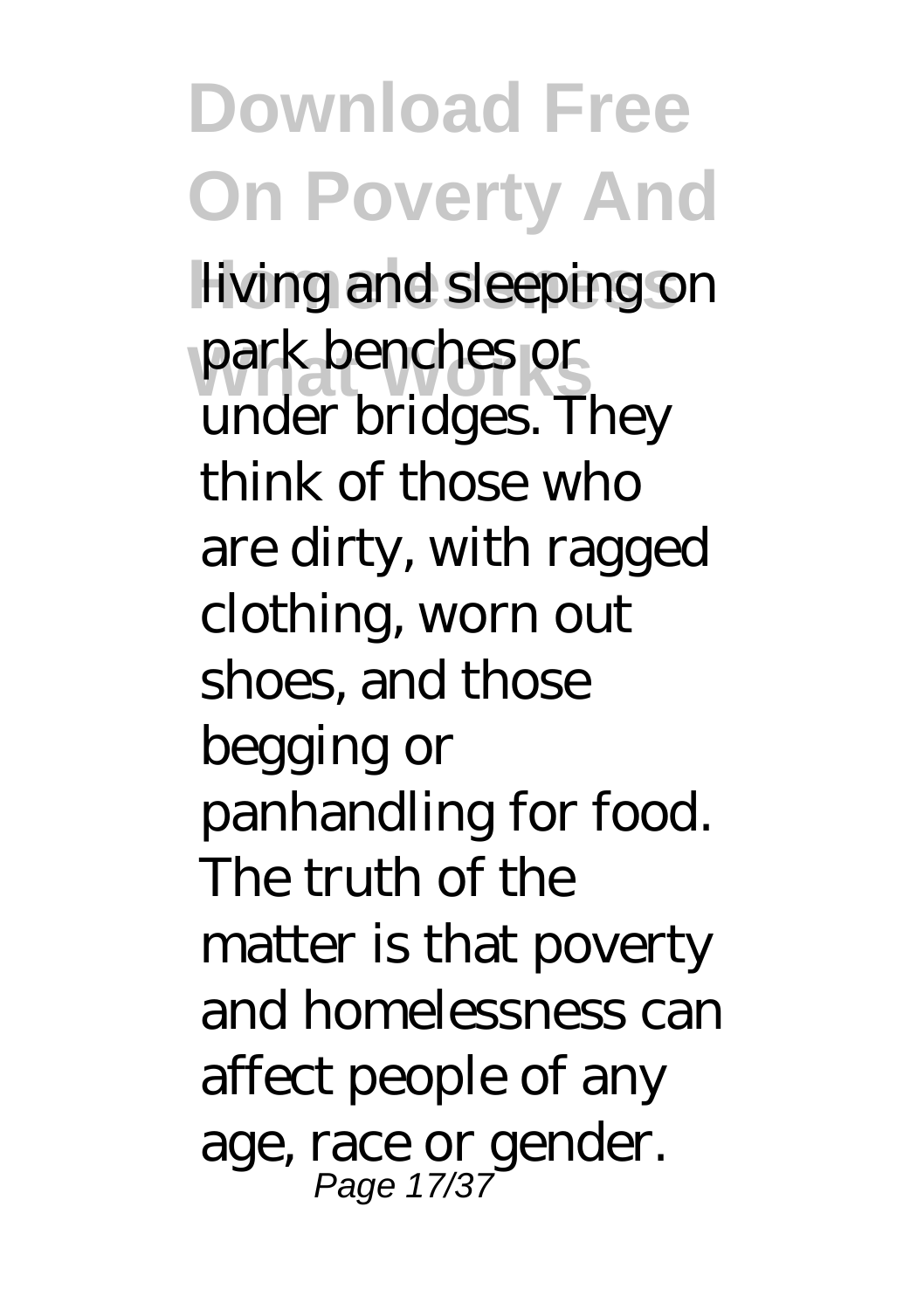**Download Free On Poverty And Homelessness** *Poverty and*  $\mathbf{E} \in \mathbb{R}$ *Homelessness Essay examples - 723 Words | Bartleby* Poverty and homelessness are serious issues in the U.S. today, especially because of the current recession, with levels of poverty and unemployment higher than at any Page 18/37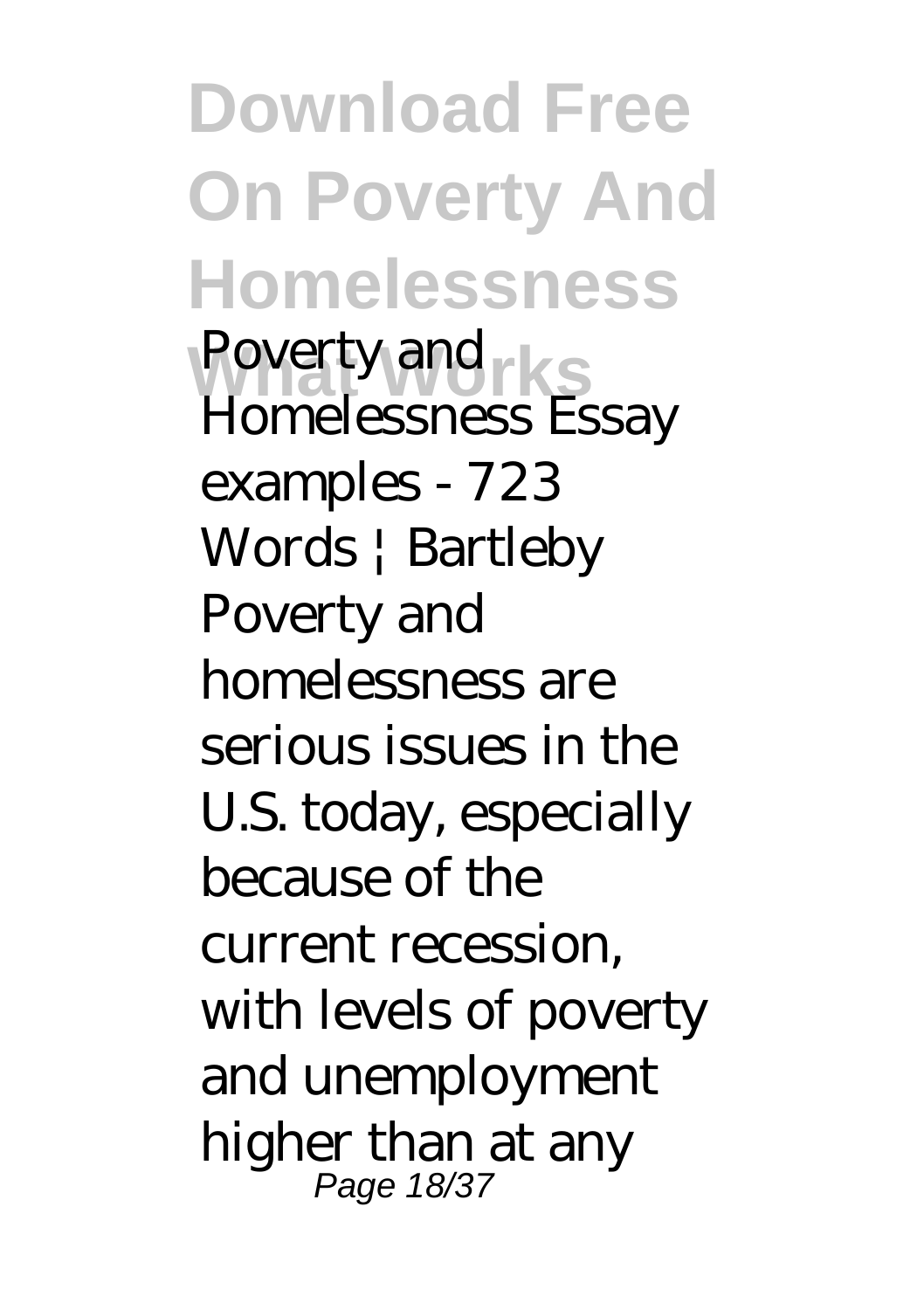## **Download Free On Poverty And** time since the 1930s. **Blacks and Hispanics** are being affected disproportionately by homelessness, as well as poverty and unemployment in American society.

*Homelessness And Poverty And Homelessness - 1699 Words ...* Slum Dwellers was Page 19/37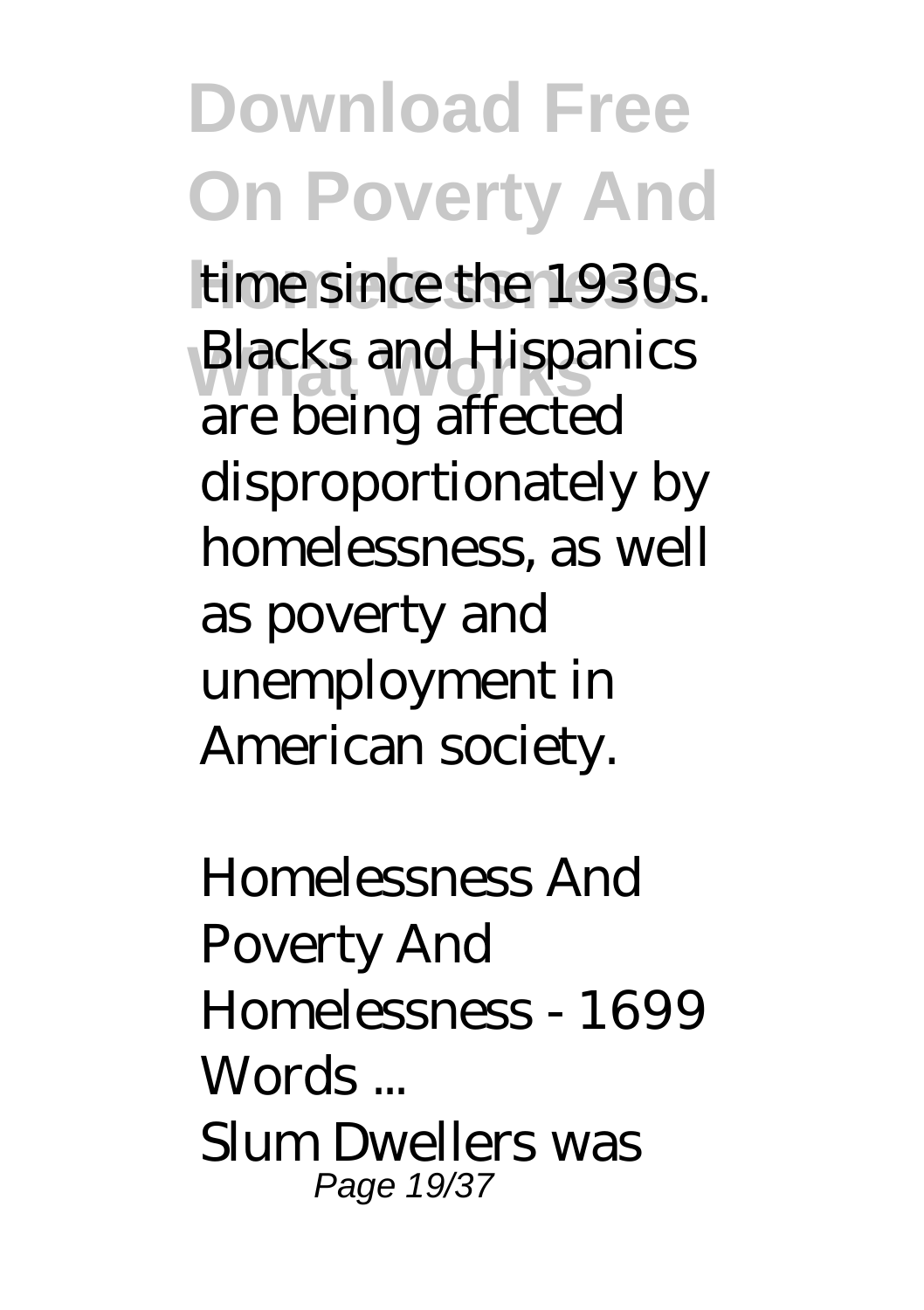**Download Free On Poverty And** founded in 1996 and is now operational in thirty-three countries in Africa, Asia and Latin America. Homelessness, landlessness and poverty are the three issues Slum Dwellers is addressing. Women transforming the slums of our cities" is their vision. Page 20/37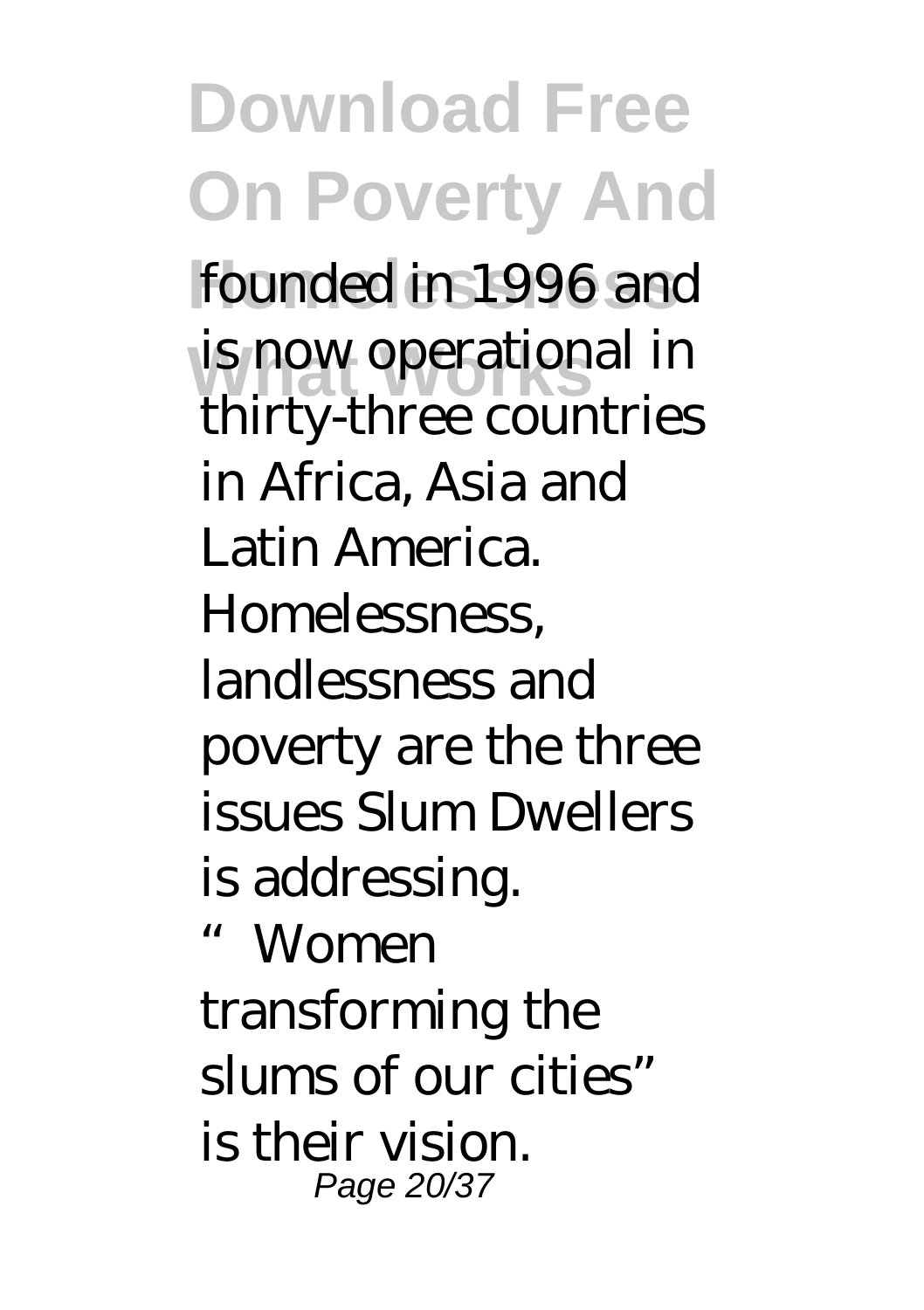**Download Free On Poverty And Homelessness What Works** *It's time for the jobless, homeless and landless to raise ...* The cuts in housing benefit will adversely affect some of the most disadvantaged groups in society and are likely to lead to an increase in homelessness, warns the homeless charity Crisis. In a new Page 21/37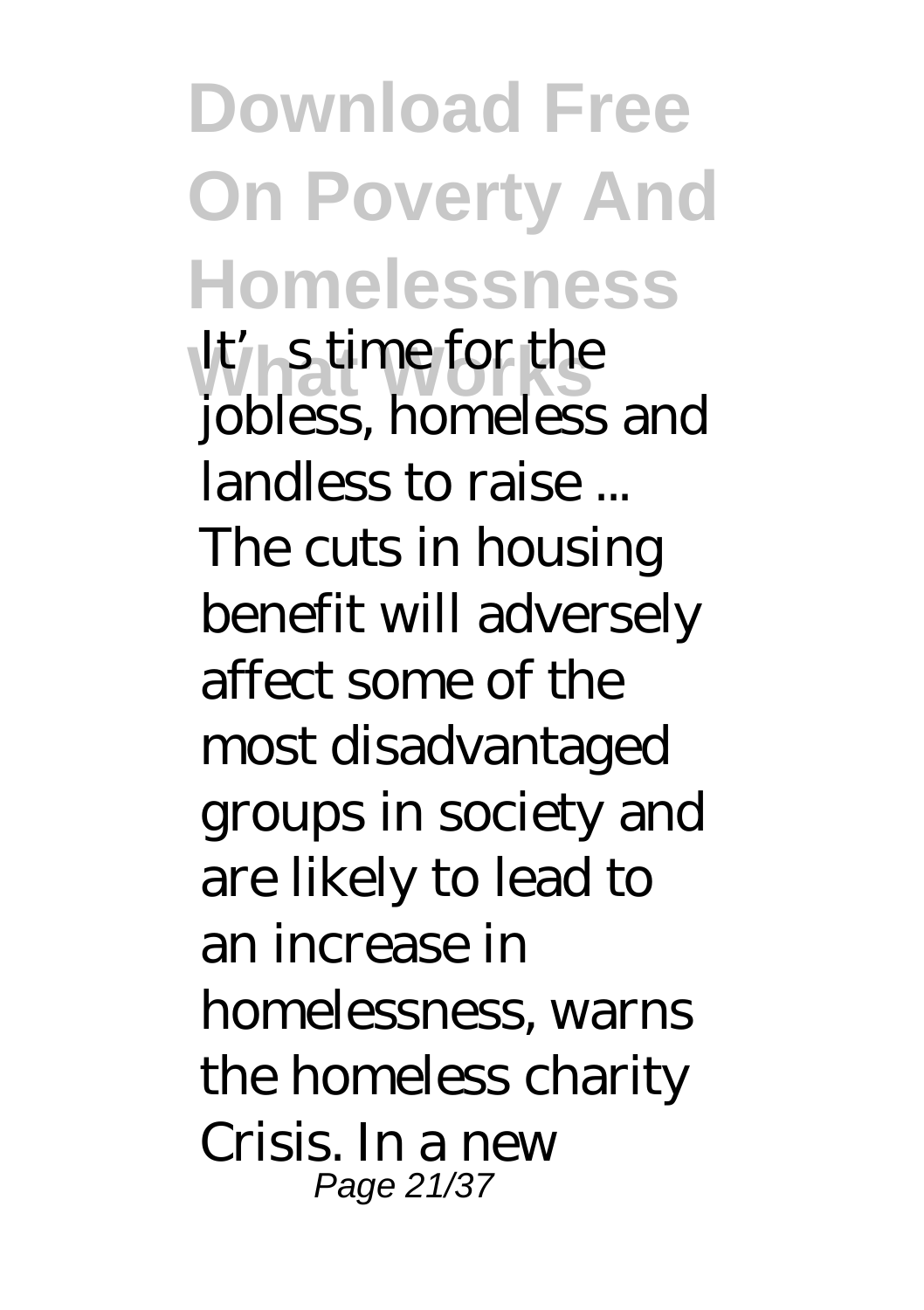**Download Free On Poverty And briefing paper ess** looking at the impact of the Coalition government changes to housing benefit introduced from 2010 to the 2012 budget, the charity finds:

*Homeless | Poverty and Social Exclusion* Poverty is linked with negative conditions Page 22/37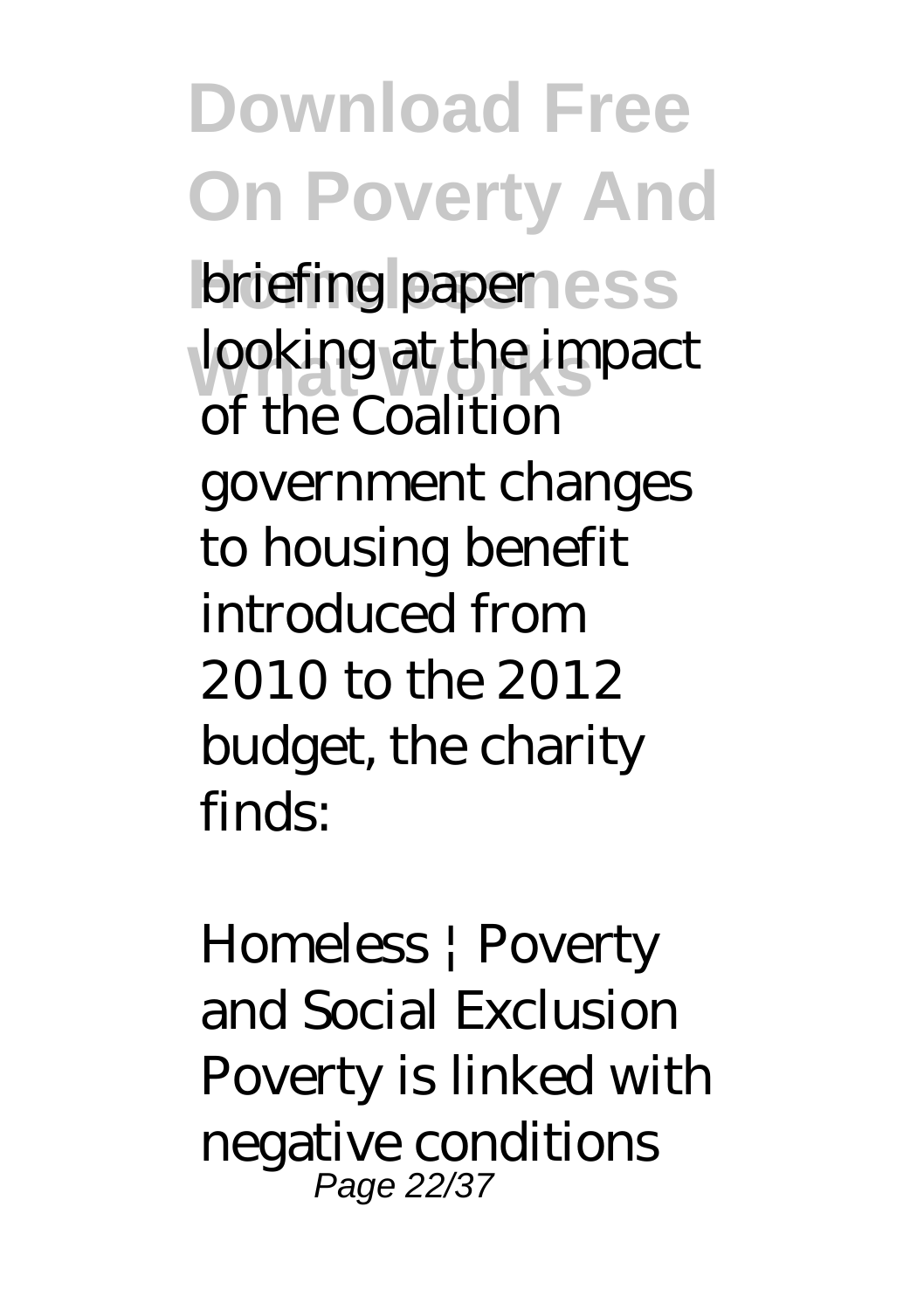**Download Free On Poverty And** such as substandard housing, works homelessness, inadequate nutrition and food insecurity, inadequate child care, lack of access to health care, unsafe neighborhoods, and underresourced schools which adversely impact our nation's children.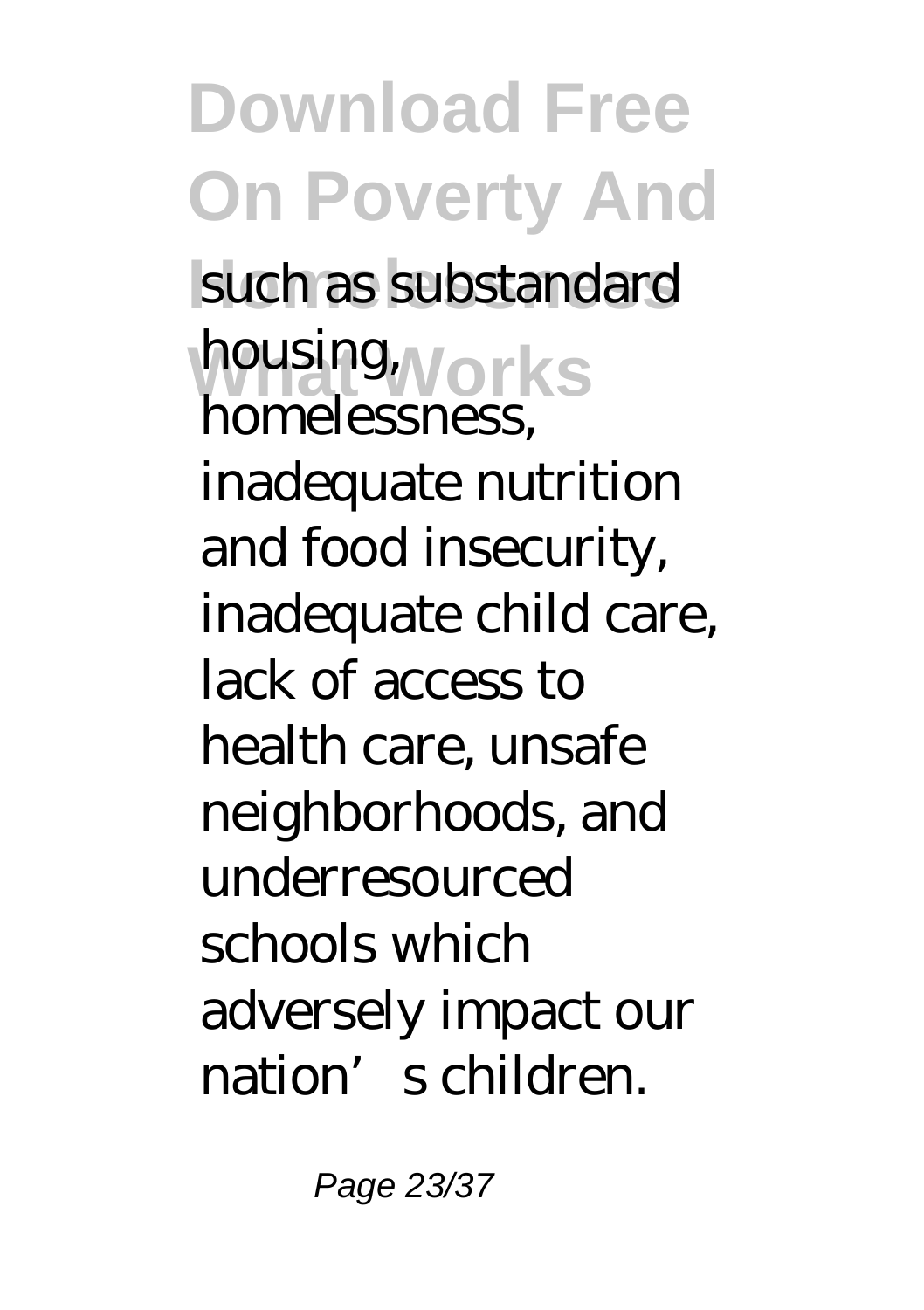**Download Free On Poverty And** *Effects of poverty, hunger and* rks *homelessness on children ...* There are social causes of homelessness, such as a lack of affordable housing, poverty and unemployment; and life events which cause individuals to become homeless. People can become Page 24/37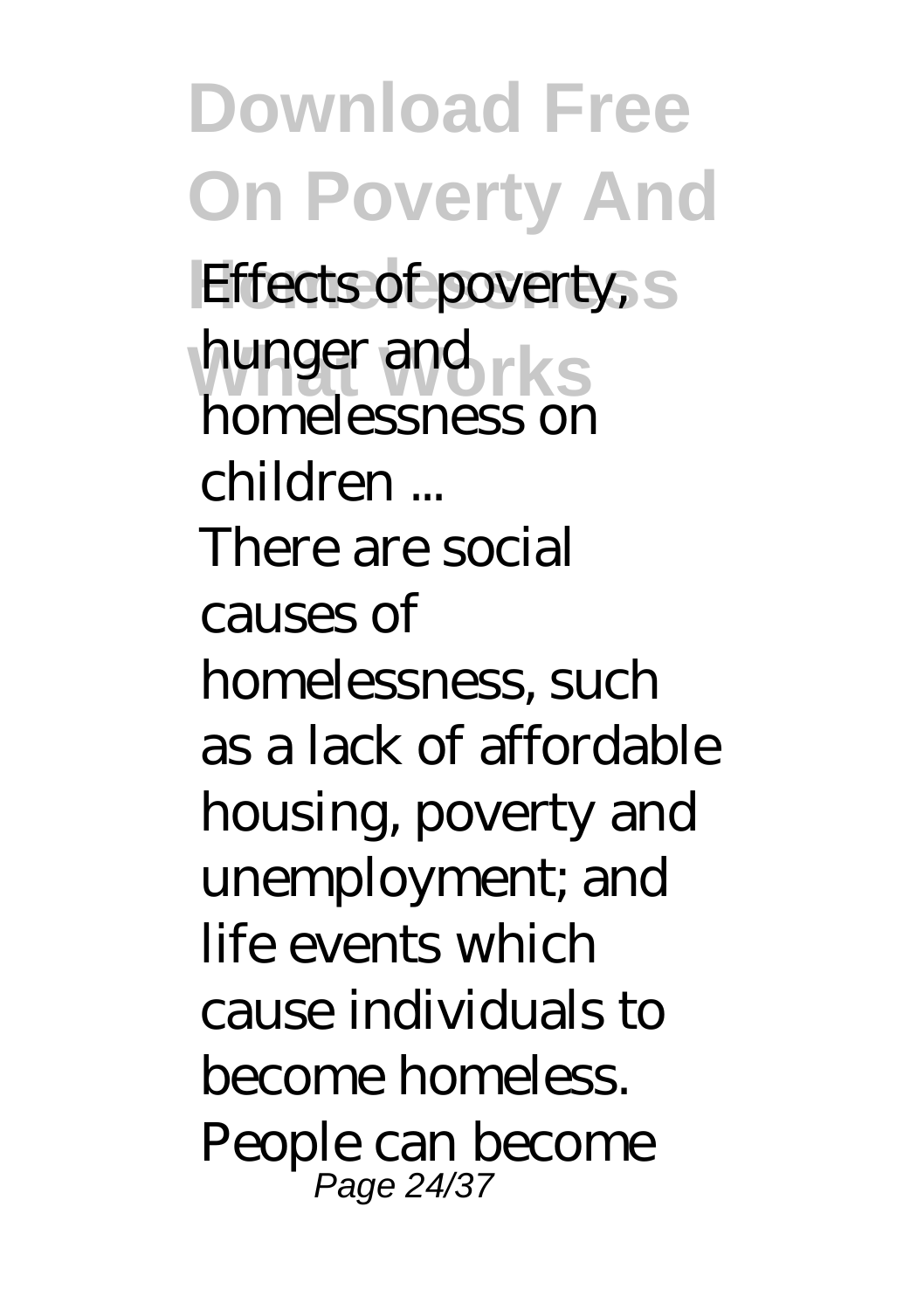**Download Free On Poverty And** homeless when they leave prison, care or the army with no home to go to. Many homeless women have escaped a violent relationship.

*About homelessness | Crisis | Together we will end ...* Homelessness/Povert

y Fact Sheet The three most cited Page 25/37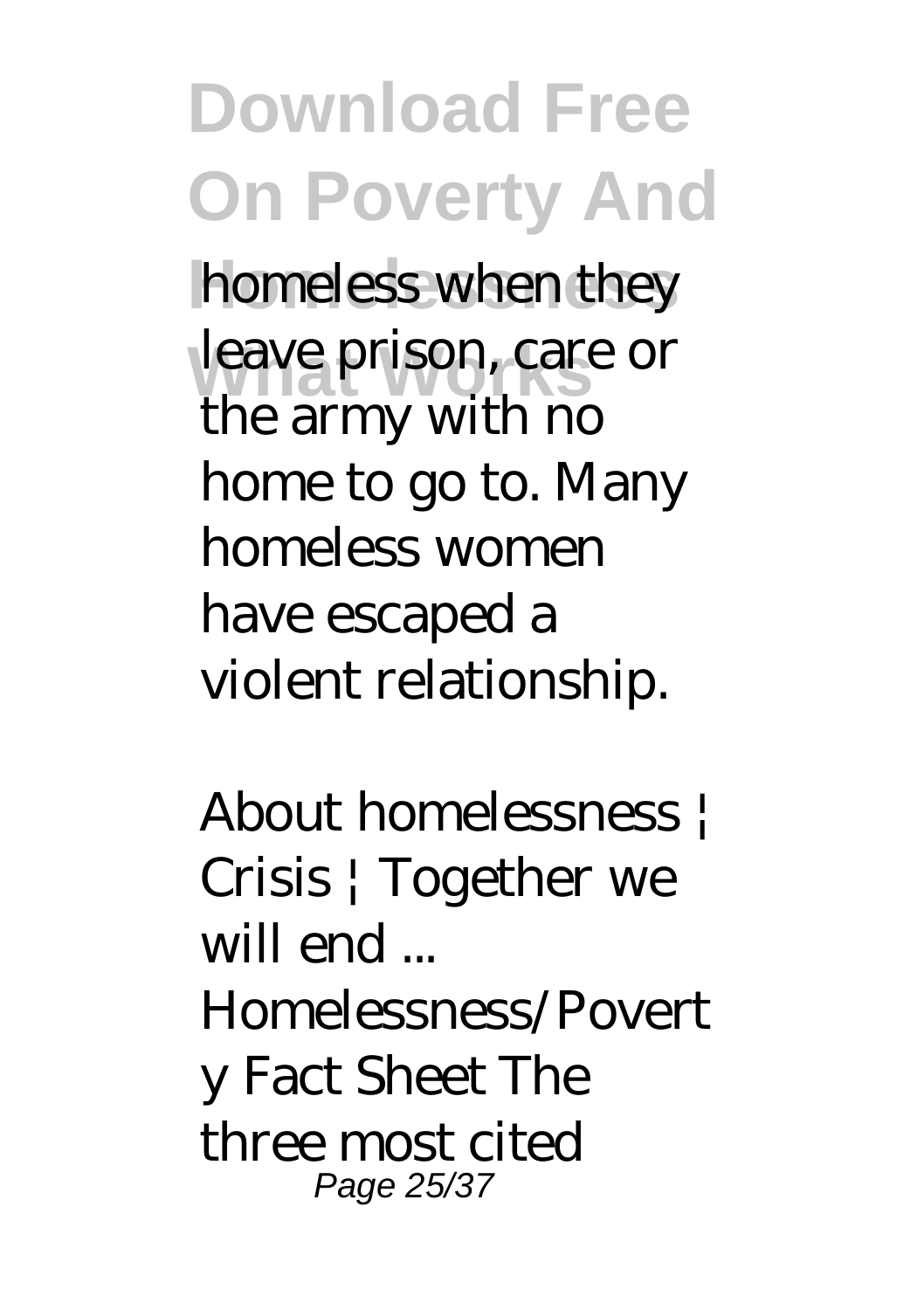**Download Free On Poverty And** reasons for family S homelessness are: 1) Lack of affordable housing, 2) unemployment, and 3) poverty. 2.5 million children will experience homelessness this year in America. 1 in 30 children in the United States experience homelessness Page 26/37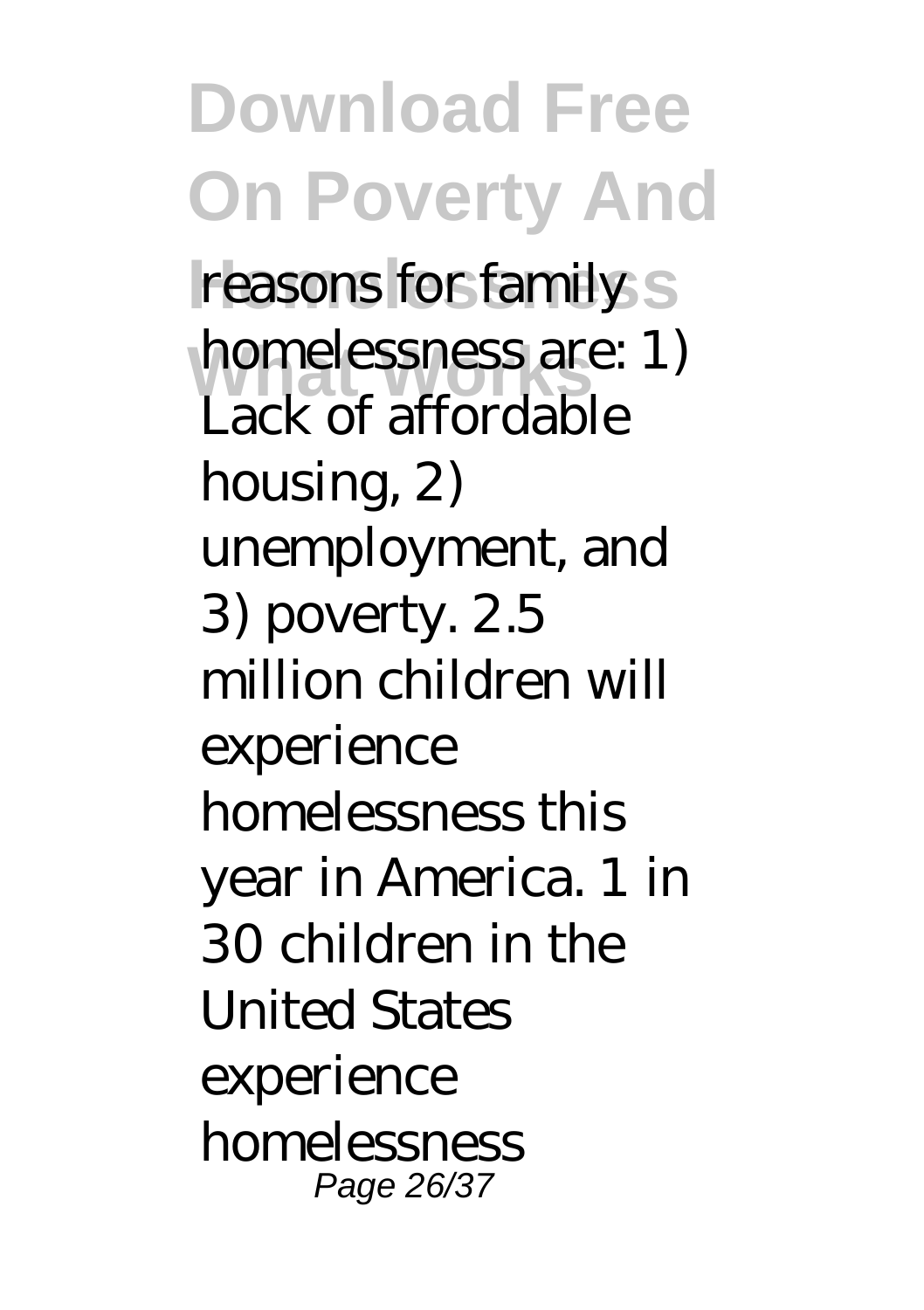**Download Free On Poverty And damually.essness What Works** *Homelessness/Povert y Fact Sheet - Family Promise* England and Wales charity no. 1105851 Scotland charity no. SC039150 UK company no. 5171525 Christian Aid Ireland: NI charity no. NIC101631 company no. Pagĕ 27/37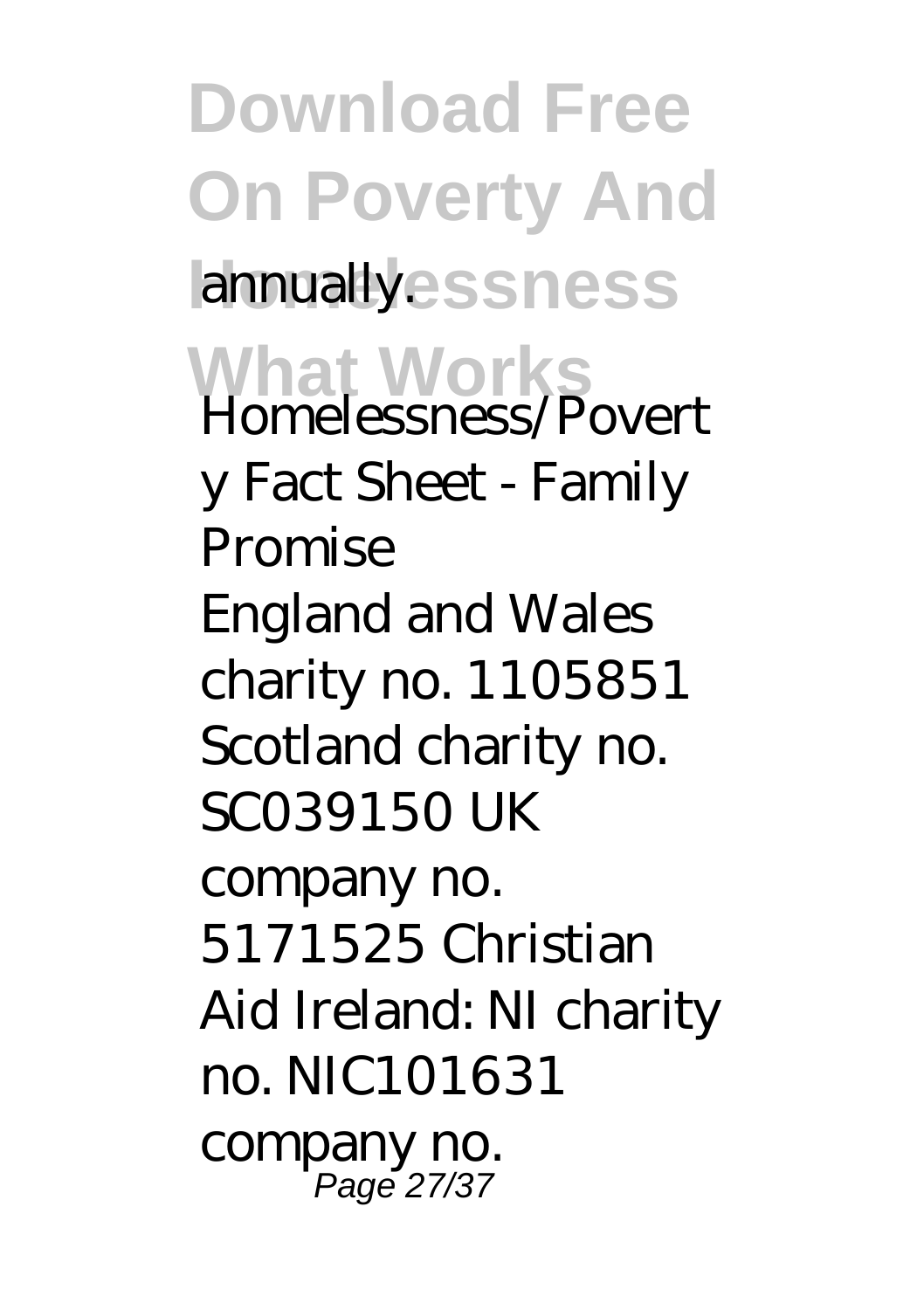**Download Free On Poverty And Homelessness** NI059154 and ROI charity no.<br>
2001 41 Co 20014162 company no. 426928.

*UK charity fighting global poverty | Christian Aid* Homelessness is one of the most extreme manifestation of poverty. There is both national and international evidence Page 28/37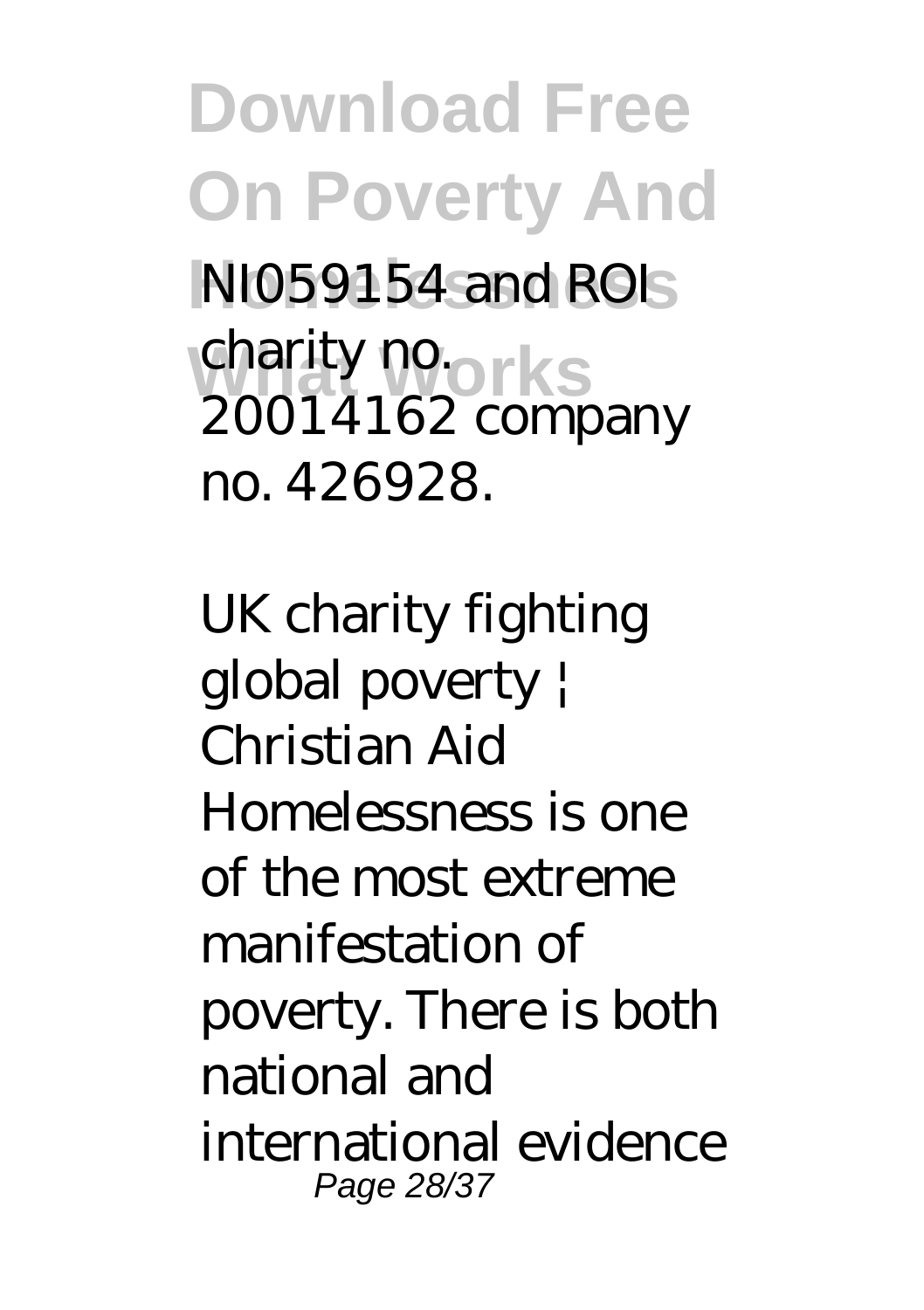**Download Free On Poverty And** that highlights the s link between poverty and homelessness. A number of Australian studies (here and McCaughey, J. (1992).

*Explainer: The link between poverty and homelessness* Both poverty and homelessness are social problems. Page 29/37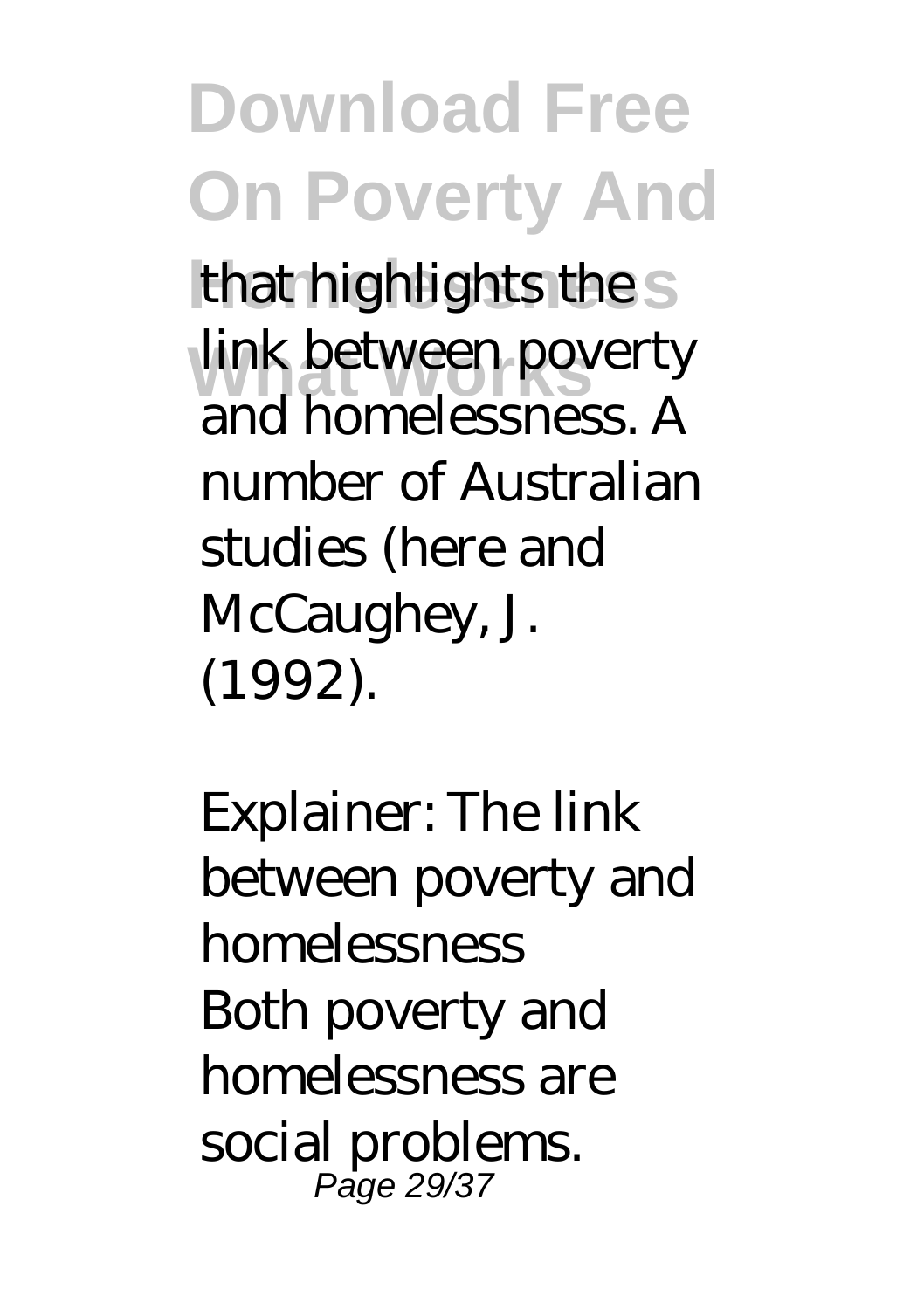**Download Free On Poverty And** Poverty involves lack of access to goods, services, health care, education, sanitation and even water. Poverty has lots of historical causes like colonialism, wars and conquests. Devastating wars caused the fact that people were to live on handouts and charity.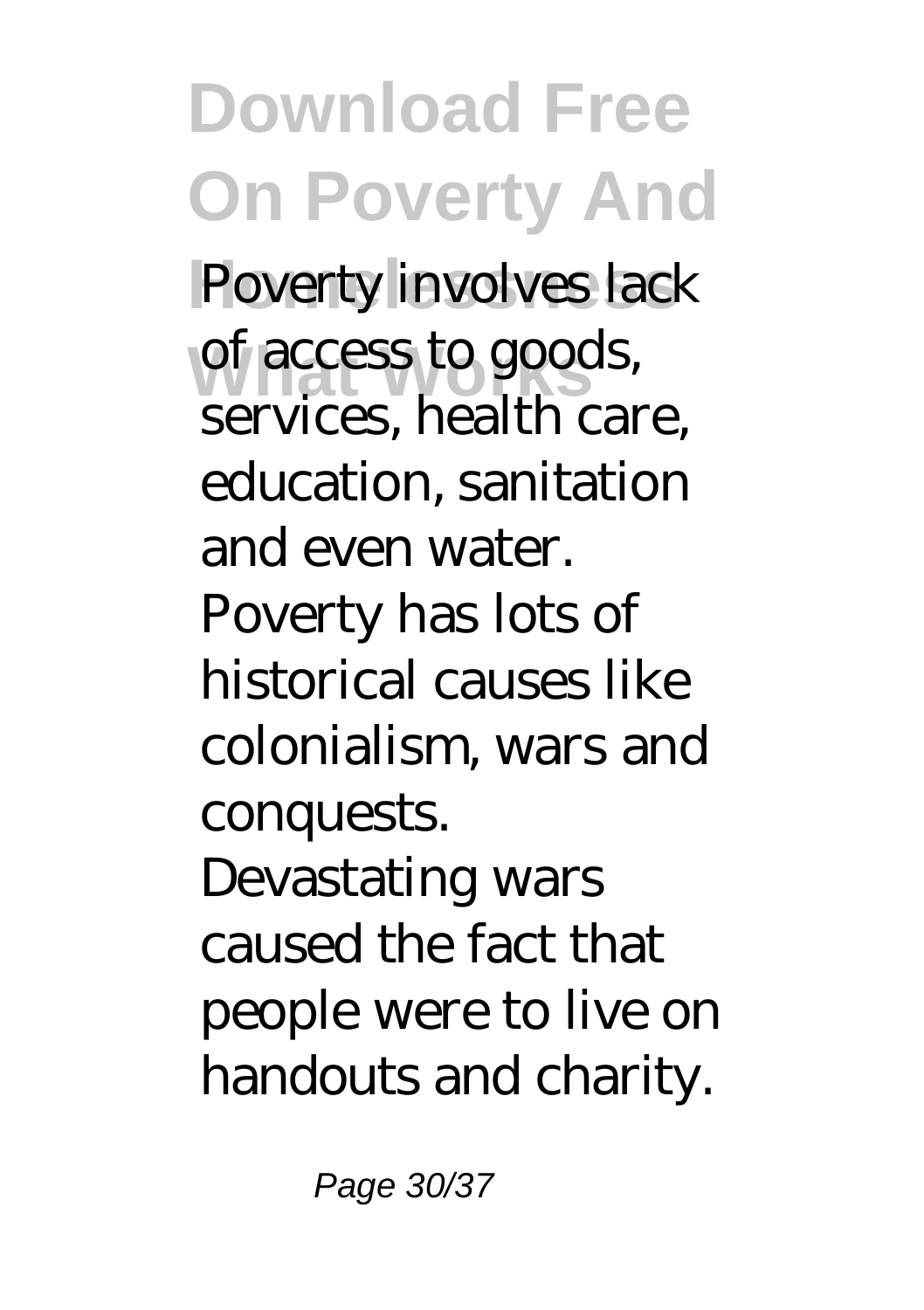**Download Free On Poverty And** *Poverty and* ness **What Works** *Homelessness | Case Study Template* Poverty and Homelessness Usually when a person thinks of the poor and the homeless, they think about those that are living and sleeping on park benches or under bridges. They think of those who are dirty, with ragged Page 31/37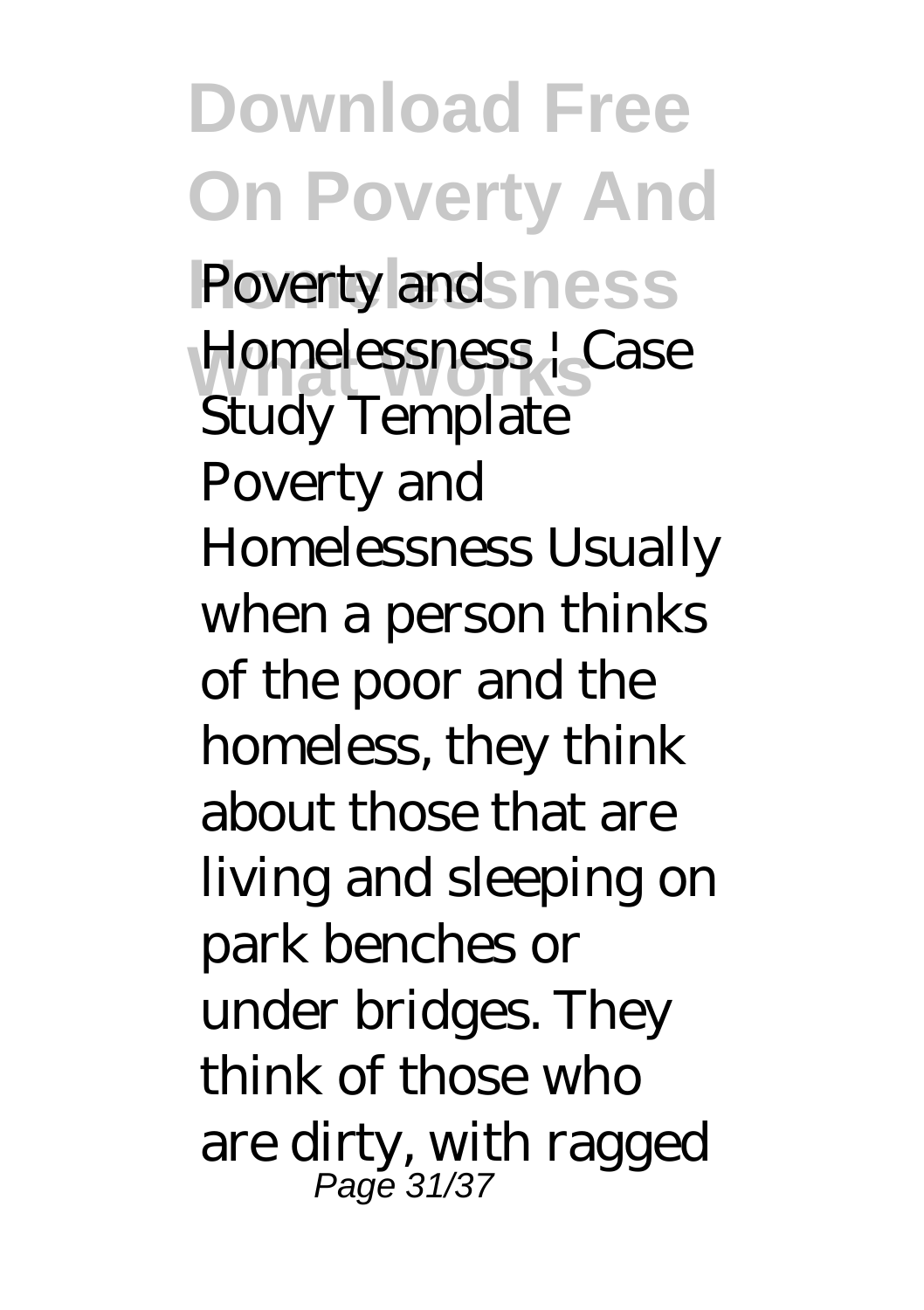## **Download Free On Poverty And klothing, worn out S** shoes, and those begging or panhandling for food.

*Essay about Poverty and Homelessness - 721 Words* It has been unequivocally established that poverty and homelessness are strongly correlated, Page 32/37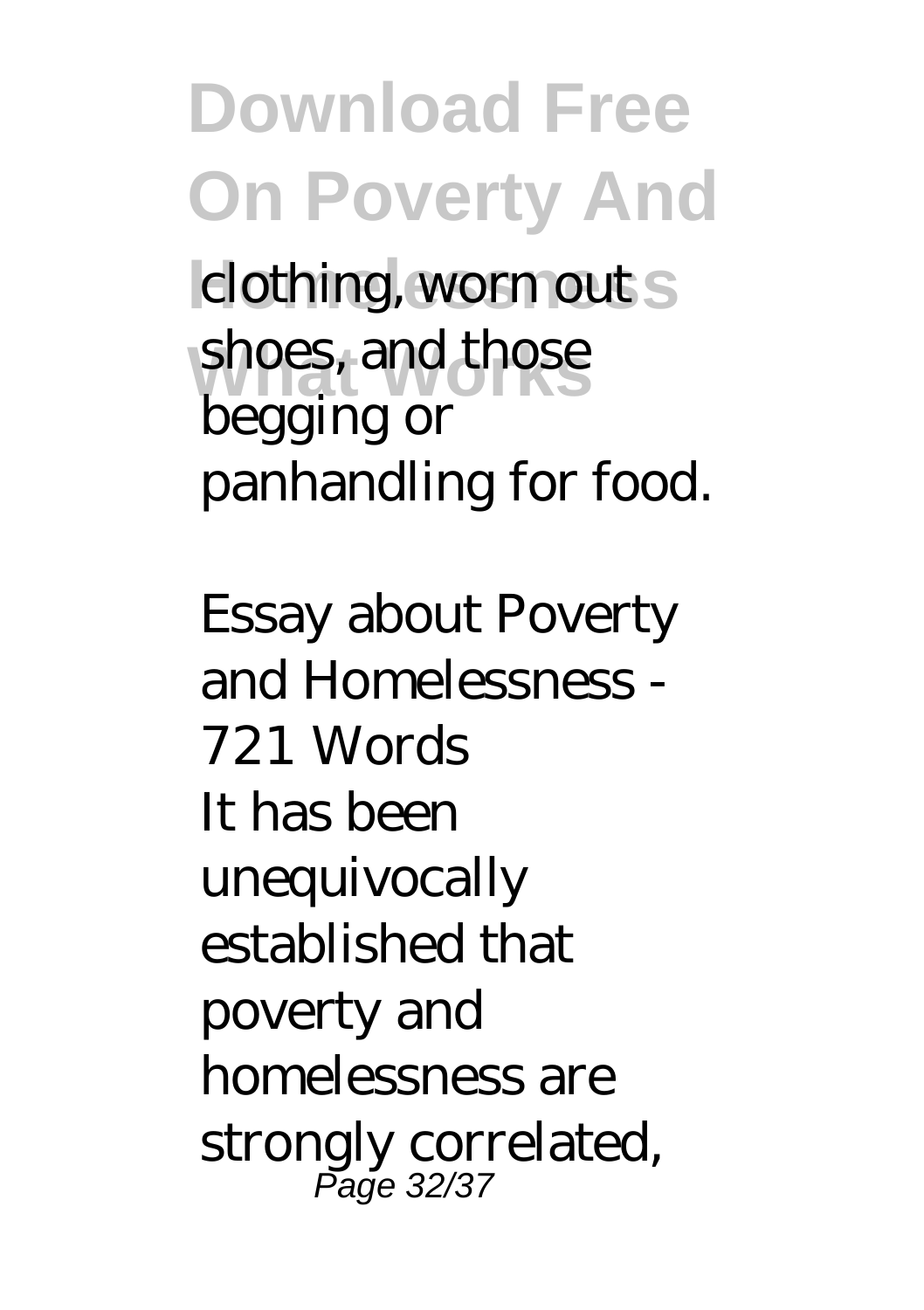**Download Free On Poverty And** where a loss of ess income acts as a major factor associated with homelessness. Public opinions and government policy regarding the nature and causes of poverty tend to oscillate between two positions.

*Poverty | The* Page 33/37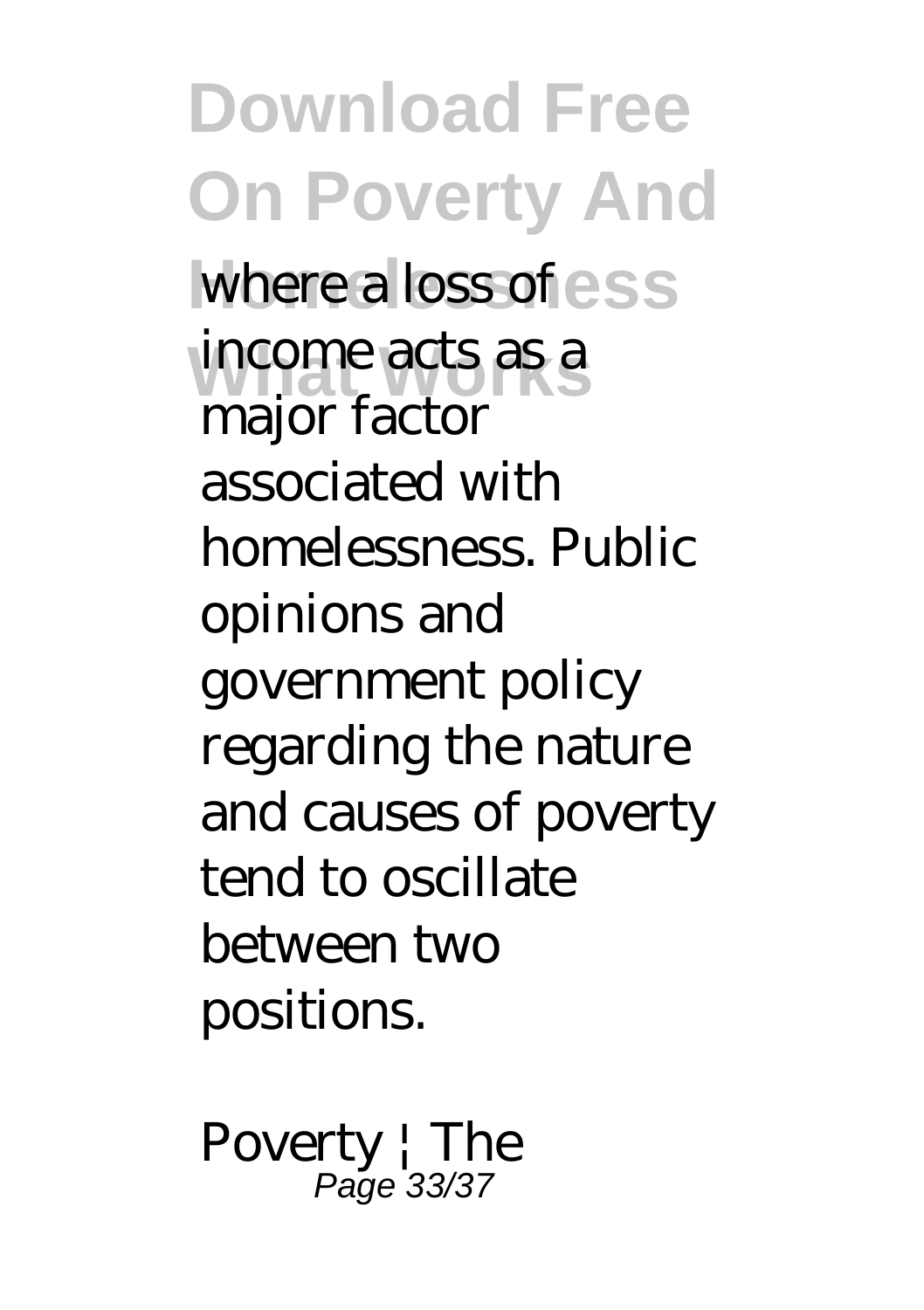**Download Free On Poverty And Homeless Hub**ess Many individuals live below the poverty line and together with hardship, homelessness is quickly to follow. Homelessness is specified as having no house or permanent place of residence. **Homelessness** impacts hundreds of thousands of people Page 34/37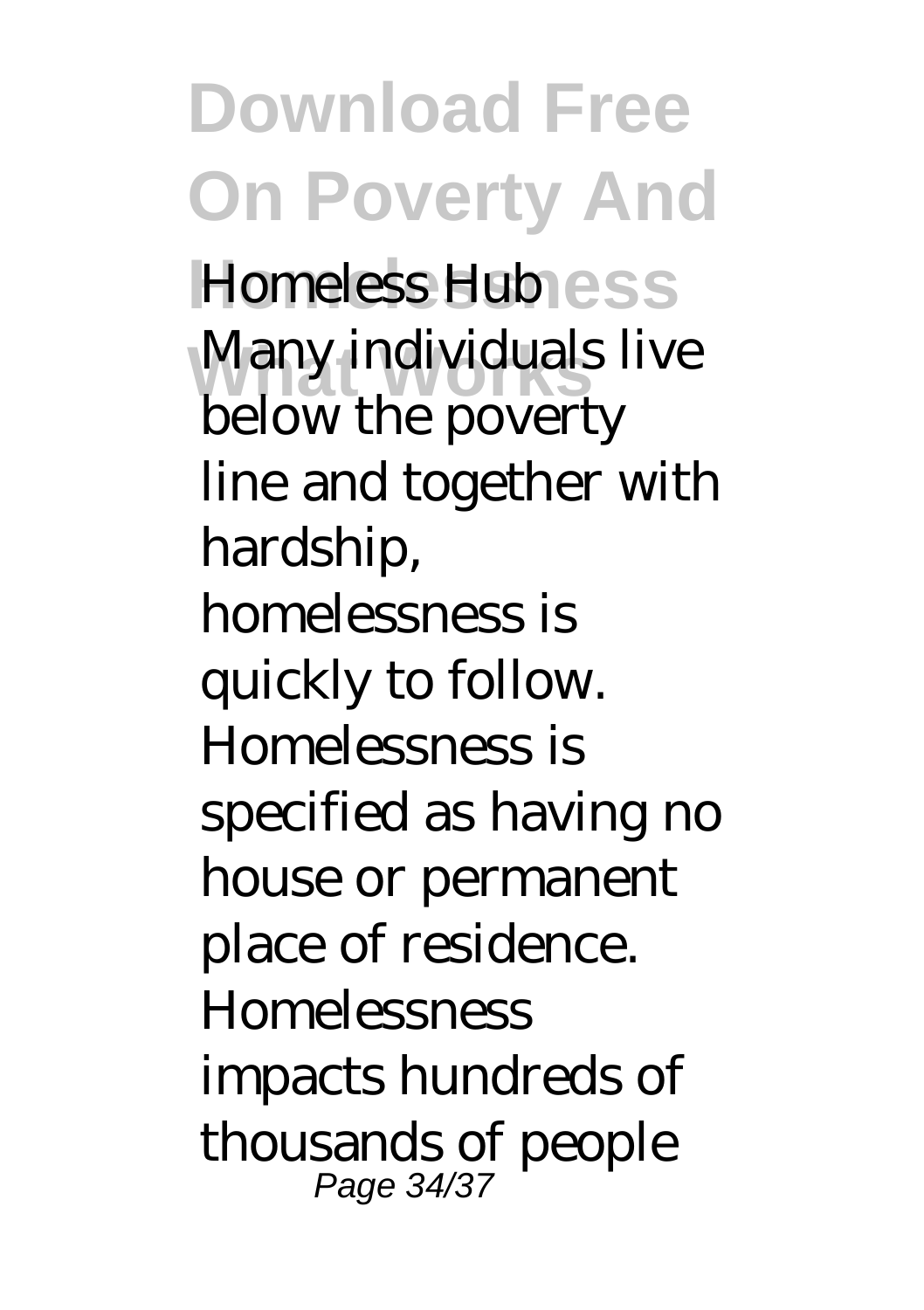**Download Free On Poverty And** today.elessness **What Works** *Homelessness: Poverty and Homeless People Free Essay Example* Homelessness and poverty are inextricably linked. Poor people are frequently unable to pay for housing, food, childcare, health care, and education. Page 35/37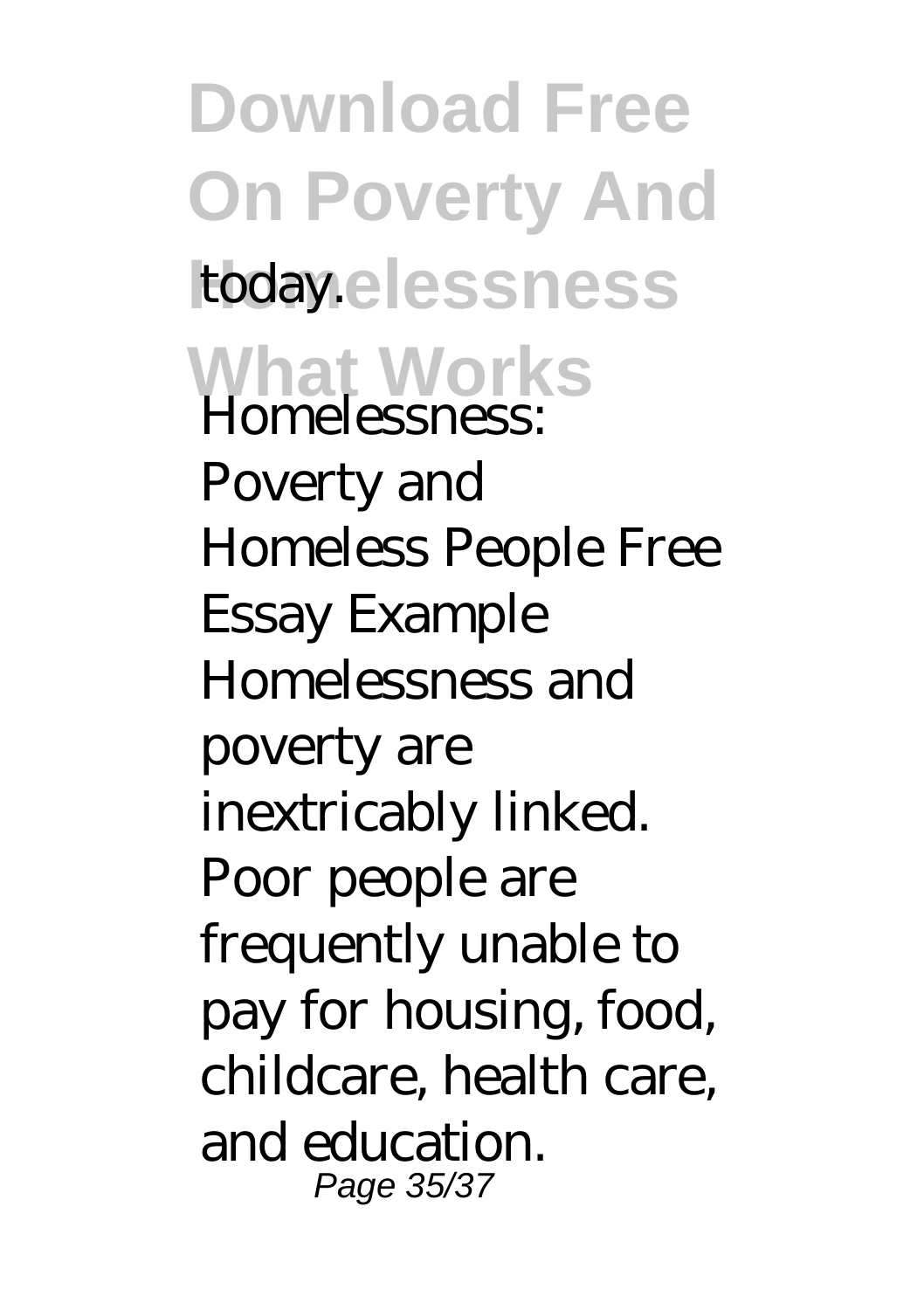**Download Free On Poverty And** Difficult choices must be made when limited resources cover only some of these necessities. Often it is housing, which absorbs a high proportion of income that must be dropped.

Copyright code : 173 Page 36/37